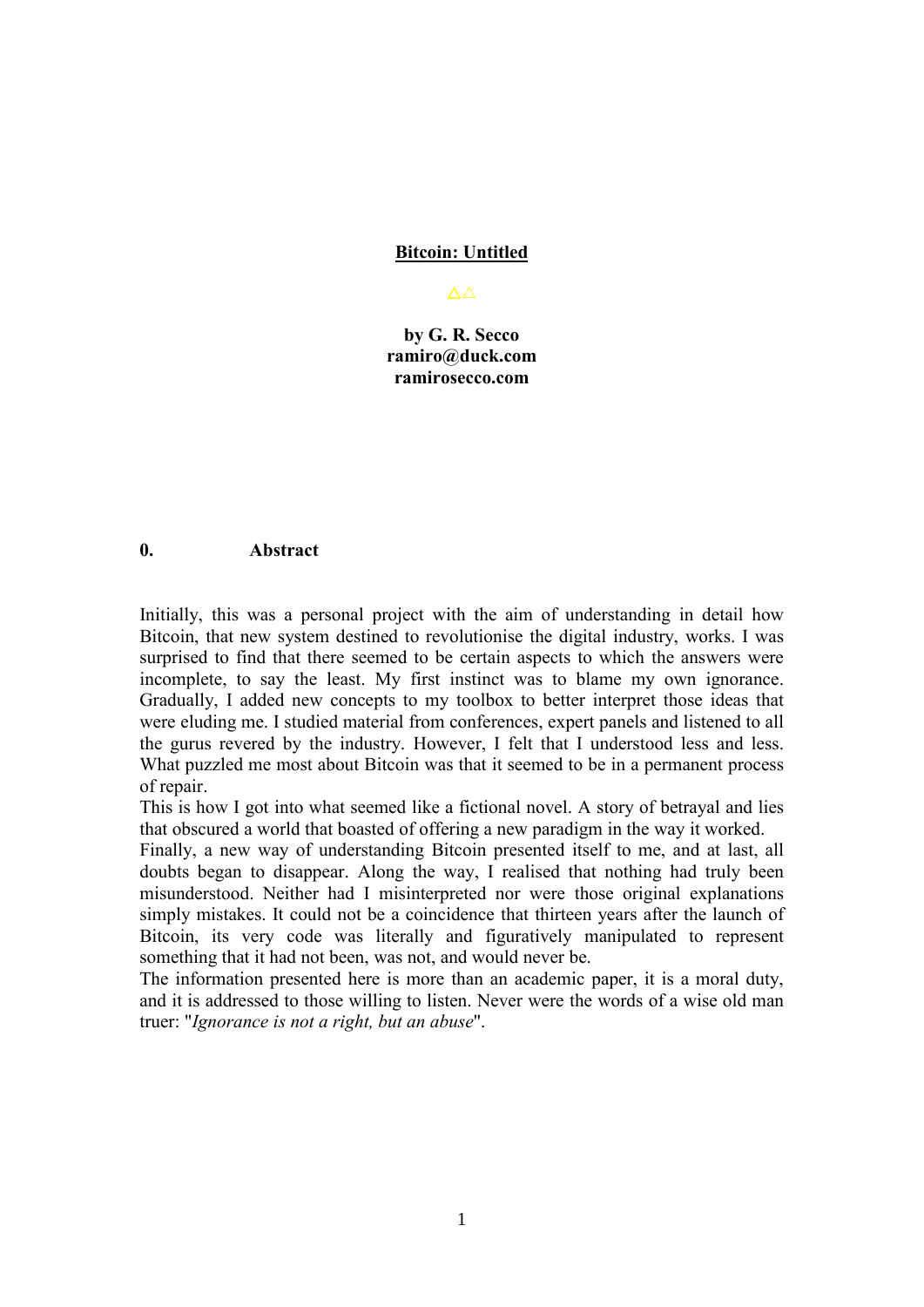#### **1. Introduction**

In 2008, then financial adviser Bernie Madoff admitted to the authorities to running the biggest stock market scam in history. His strategy was simple: pay the agreed upon dividends using the money from new investors. This fraudulent system is known as a Ponzi scheme. The art of this fraud lies in finding the balance between new investors and dividends paid to existing investors.

In this case, the truth only came out when the 2008 financial crisis erupted, and too many of its investors wanted to withdraw their capital to cover other obligations. If there had been no crisis, it is very likely that Madoff's name would still be associated with honour and prestige today, as it was then.

The truth is that Madoff was reported on multiple occasions. Mathematically, it was impossible to produce his results in the stock markets. The evidence was irrefutable. It is a fascinating case because he defrauded the world's wealthiest people. There was plenty of interest in uncovering possible fraud.

In scams, the common factor is the abuse of trust. Big lies are built brick by brick and necessarily rely on the unwitting complicity of the deceived. The key to Ponzi schemes is balance. Finding the next rung of victims to spread the lie.

It is also essential to distribute internal processes as much as possible. In this way, the information of the operation is blurred between the parties. Each party thinks that the other party has the information they lack. It is part of the handbook of cults, where their leader is the only person with all the necessary knowledge. In this way, they magnify their aura of omniscience while undermining their followers.

Such distributions of power and information can only explain the inability to disclose crime at this level. People are proud of their achievements and ashamed of their shortcomings. The same reflex that prevents us from raising our hand in class to admit that we have a question is present as adults in fulfilling our tasks. Even when we hold a position that involves detecting and investigating, we prefer to avoid any scenario that might expose our shortcomings. This becomes even more evident when we are confronted with an authority figure, be it a spiritual guru or the leader of a corporation. In many cases, we even find both roles in the same people.

In the technology and innovation ecosystem, the universe of those privileged to master an area isoften very limited. It requires mastery of particular branches of science within mathematics, physics and electronics, to name a few. Sustaining fraud over time in these areas is virtually impossible. The best way to do this is to dominate the discourse from the outset when the universe of potential perpetrators is almost total. Bitcoin is unique. It is one of the most significant technological developments since the creation of the Internet. Its inventor, the only person with the actual capacity to understand its mechanisms and the true possibilities of this tool, has been banished and vilified by the industry.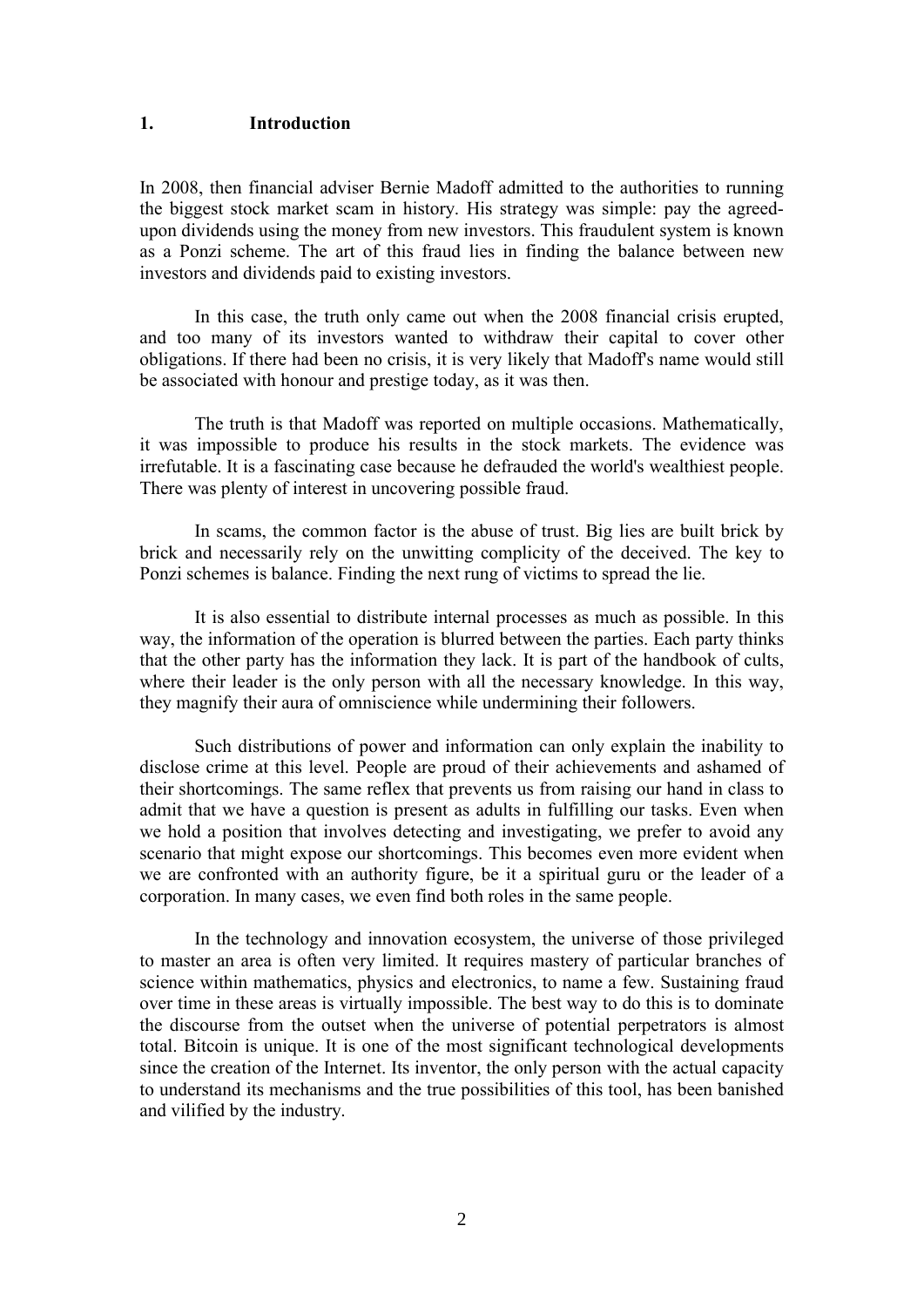Bitcoin has been taken hostage. The cryptocurrency ecosystem is equal parts accomplice and victim. The main losers will always be small investors lured by false prophets. The real culprits will be those of us who abuse our ignorance.

# **2. The DigitalUniverse**

The world has been in the process of digitalisation of human activities since the birth of the first computers. This way of interacting with our environment and third parties was made possible by a new language enabled after the invention of microprocessors fifty years ago.

# **2.1 1970: Data Transmission**

To understand Bitcoin, it is first necessary to understand how information is transmitted in a network.

In any electronic communication system, information travels through electrical pulses of 0's and 1's. A form of Morse code called binary code. For this communication to be possible, a series of protocols and rules prepare the message for transmission. Headings and descriptions are added, always in binary code. In this way, the various actors in the system can interpret what to do with the message at each stage of delivery. It is then broken down into small packets that are sent individually, and finally, the message is reassembled once it arrives at its destination.

An example of a communication system that we all use is email. Its mechanism is identical to traditional mail but in a digital version. We write down both addresses and put it in a post box to send a parcel. The addressee goes to the post office and, showing their credentials, receives it. Instead of a physical office, in email we use a virtual office: the servers of our email provider. These are nothing more than computers connected to the Internet. We enter two keys to access our email account, one public and one private. This is how we access our mailbox hosted on these servers. The public key is your  $EmailName@mail.com$ , while the private key is your password.

Both the traditional mail system and the electronic mail system have their own protocols to ensure that messages reach their destination. Internal mechanisms ensure that all packages are correctly sent and received. These can take the form of barcodes, tickets, among others. The specifics of these processes are unknown to users. We are only interested in getting the message across quickly and safely.

# **2.2 1990: Internet and the Digital Revolution**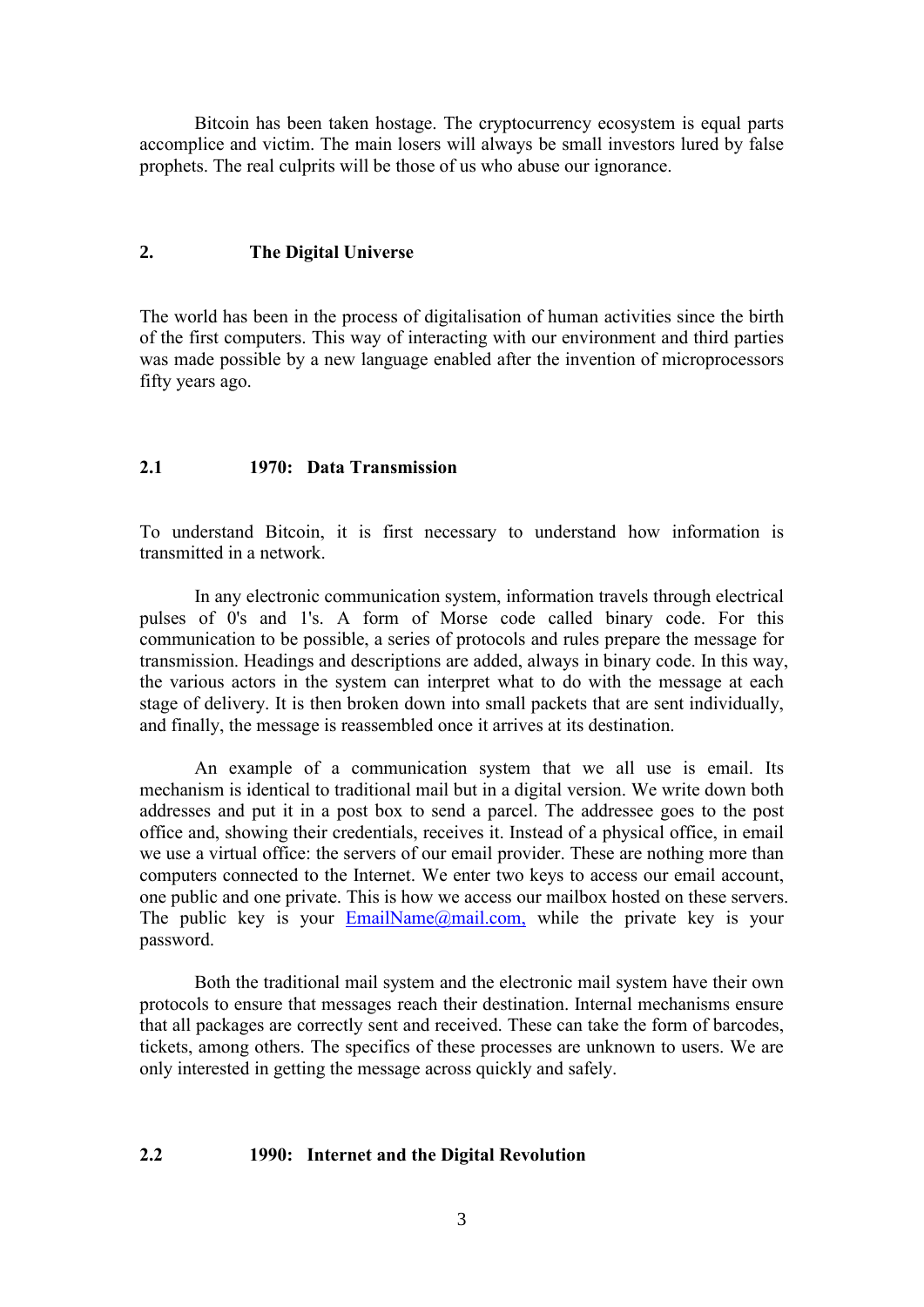In early computers, sharing information between computers was through external disks. The most popular and practical were those whose physical form gave rise to the icon that still universally stands for 'save'. Connecting several computers via cables was also possible, forming a closed 'network'. The Internet is the system that made it possible to connect computers via the telephone line already installed in every home and office in the world. After all, they were simply ordered electrical pulses travelling along wires.

The 1990s saw the birth of the World Wide Web (better known by its acronym "www" or simply "the Web"), an electronic communication protocol that simplified the use of the Internet to such an extent that we still use the same system today. Browsers such as Google Chrome or Mozilla Firefox allow us to use this Web protocol in an orderly fashion. This new way of sharing information, coupled with Microsoft's launch of Windows 95, led to the first major technological revolution. It meant a fundamental change in the way we interact and share ideas. It was a crucial component in accelerating the process of globalisation, breaking down physical borders and fostering a new way of linking us.

Email quickly gained ground as an alternative to postal mail. Search engines soon replaced encyclopaedias and yellow pages. Until then, the world's large companies were producers of physical goods or services. The Internet was a bridge between the tangible and the digital world. There was no doubt about its potential, but it remained to be understood what kind of companies would lead this new revolution. This scenario gave rise to a speculative bubble in the stock markets linked to this type of company known as a dot-com company.

The problem around these tech start-ups was simple: the vast majority did not make money. They sold neither goods nor services but instead represented pure potential. This did not stop the steady flow of money from investors. This increase in demand for shares in such companies had the automatic effect of appreciating their value. Companies multiplied in value solely based on the furore of these investors, who did not want to miss out on the opportunity to have a stake in the companies of the future. These generalised upward movements in equities translated into gains for all. Of course, this only attracted more money and more investors. This further boosted the share price, generating more profits and more investment. This phenomenon, where shares increase in value simply because of confidence that they will continue to grow, is known as a speculative bubble. This dynamic lasted as long as it could. Stock prices must be based on a company's true power to create value, earnings being the most straightforward indicator. In 2000, reality knocked on the door, and stocks experienced a widespread crash. Bubbles can take months or years to be created, but only days to evaporate. The world will remember - and forget - this episode as the dot-com bubble.

In the same year, Napster appeared, a programme that allowed users to share music files for free, unlimited and, of course, illegally. Digital piracy was born. The novel system used for file sharing is known as 'Peer-To-Peer' or 'P2P'. This system establishes a direct connection between the computers of two strangers to share programmes, documents or music. There was no legal way to buy a single song; you had to buy complete albums. In the absence of a service provider acting as an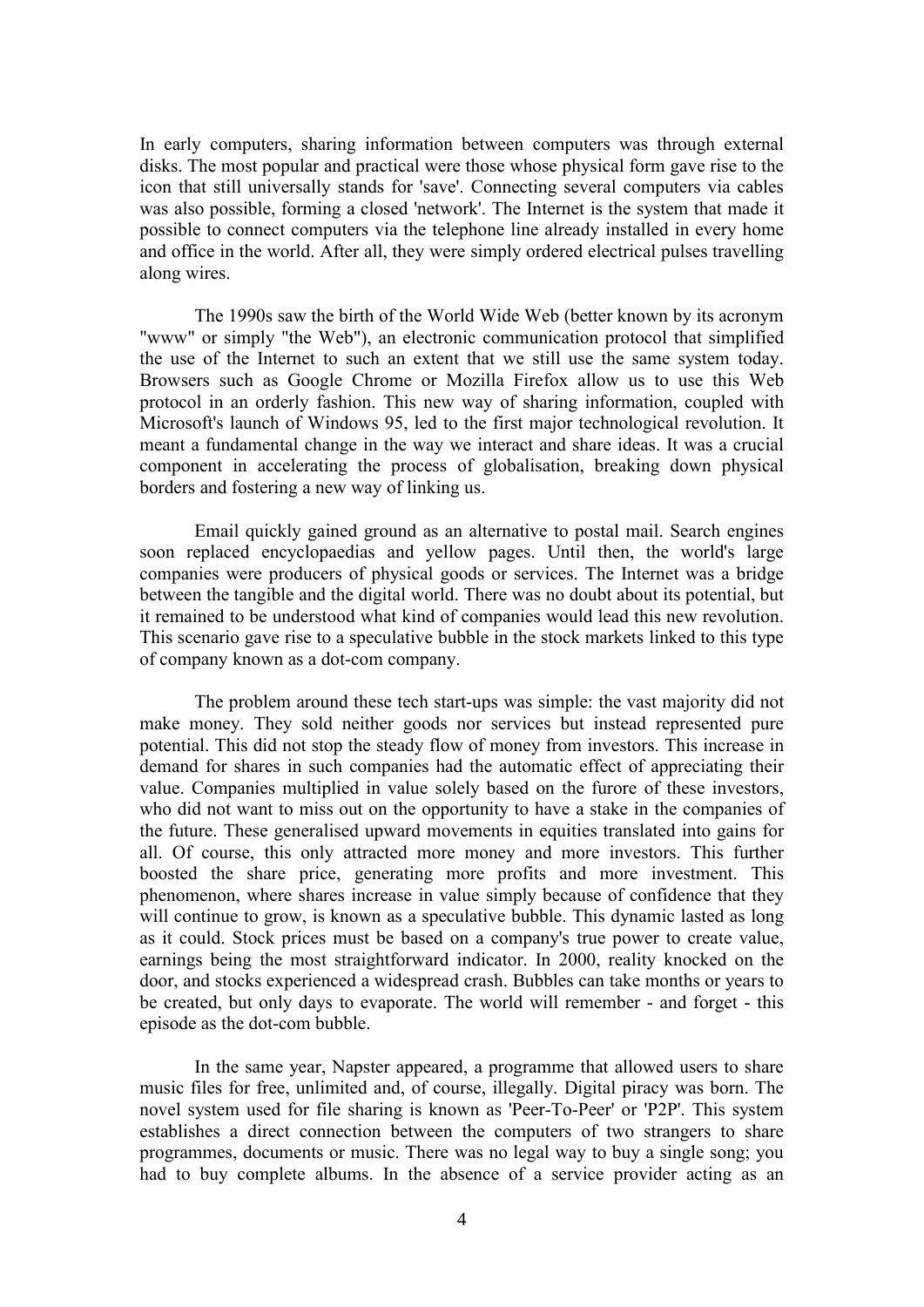intermediary, there was no practical way to stop this flow of files. It was a scandal. It revolutionised an industry where until then, most of the profits were made from record sales.

While the music industry poured its resources and energies into declaring war on piracy, some took a different view. This person understood that users have no interest in stealing music. On the contrary, they prefer to pay, but only for those songs they are interested in; and do so in a practical and safe way. In 2001, Steve Jobs, founder of Apple, introduced iTunes, which made it possible to download music legally and securely. It changed the music industry forever. Industries adapt or disappear.

#### **2.3 2000: Web 2.0, The Dynamic Internet**

The development of the Internet ecosystem and the new forms of interaction between its users gave rise to what is known as Web 2.0. It is the network we know today. It is no longer just about access; it is now possible to create, share and interact across platforms. Smartphones put a computer in everyone's hand.

It is the age of apps. Uber, the transport app that connects drivers and users, was born. Spotify, which takes over from Apple, offers unlimited music access for a fixed price. Netflix had done the same a few years earlier with its catalogue of series and films. This way of making money is known as 'Software as a Service', 100%

It is also the era of social networking that displaces email as a form of digital social interaction. Facebook, Twitter and Instagram are exploding. YouTube ends the monopoly of TV channels on content creation.

Facebook, a pioneer in the massive expansion of the social networking concept, and Google, the default search engine of the last twenty years, solved the dot-com problem. Like them, they lost money for years. In fact, since they did not charge for their use, they had virtually no income.

The solution they found was to become advertising companies. By collecting information about our habits and preferences, they offered an affordable online advertising service. What had previously been a luxury reserved exclusively for large companies was now available to the world's SMEs. Thus, the concept of 'Consumer as a Service' was born. Nothing is free in life, and the Internet is no exception. If you are not paying for the product, you are the product.

### **2.4 The Digitalisation of Money**

Money is information. Each country transmits this information in its local currency.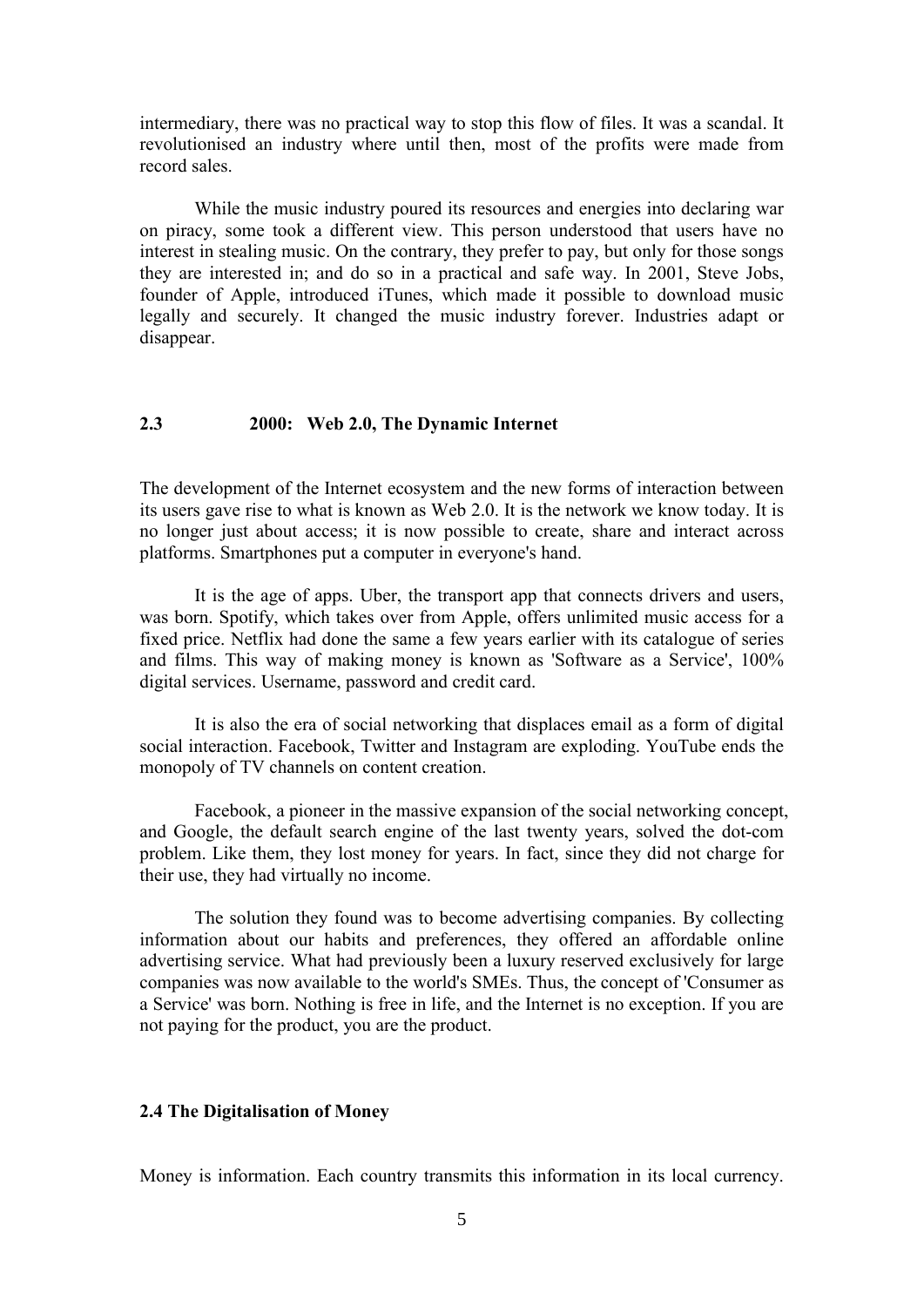Whatever the currency, there are two storage methods: physical and digital. Both are interchangeable with each other. When we withdraw money from an ATM, we are converting digital money into physical money.

Physical money requires physical protection and is therefore stored in vaults or safes. In contrast, the digital cash register is kept on computers. Its storage requires special protection to ensure the integrity of the records. Special permissions for access and modification must be established.

The digitisation of money brought the advantage of no longer relying on paper records to store customer information. The massification of the Internet introduced the possibility for banks to offer online access. This meant visualising the availability of funds and conducting transactions from the comfort of one's own home. On the flip side, this ease of access translates into increased risk. Protecting a computer without access to the Internet is not the same as protecting a computer that is open to interactions with the outside world. The more access points, the more vulnerabilities a system has.

Another difficulty of the online banking system is to ensure that transactions are correctly updated in real-time. The most common risk to avoid is that a user tries to make the same transaction twice before recognising double-spending. To do this, the movements must be processed chronologically. While this may sound simple enough, this is a big challenge in computing.<br>Let's say that from the same account, you are trying to make the same transfer

at the same time but from two computers located on opposite sides of the world. The information must travel through the world's wires to reach the bank's nearest servers. They, in turn, must collate all incoming transactions with each other, sort them and execute them all at the same time. It is not a simple task, especially considering the millions of transactions received per second and the ever-present risk of illegitimate access. For these reasons, we use trusted third party agents, such as banks or credit cards, to take care of our electronic money. They set up automatic controls to avoid such situations but must permanently monitor the system. Based on strict and robust IT security systems, such controls are also not free from cyber-attacks.

Complexity in IT security has become a significant distraction and, therefore, a diversion of resources, compromising the efficiency of the core work of the banking system.

### **2.5 The Financial System**

In the banking system, we use accounts to keep track of the balance of money available to each person. With each transaction, the balance increases or decreases. In Bitcoin, on the other hand, each coin has a record of ownership. It would be as if banks had a record of each banknote, with its serial number and the chain of possession since the banknote entered the system.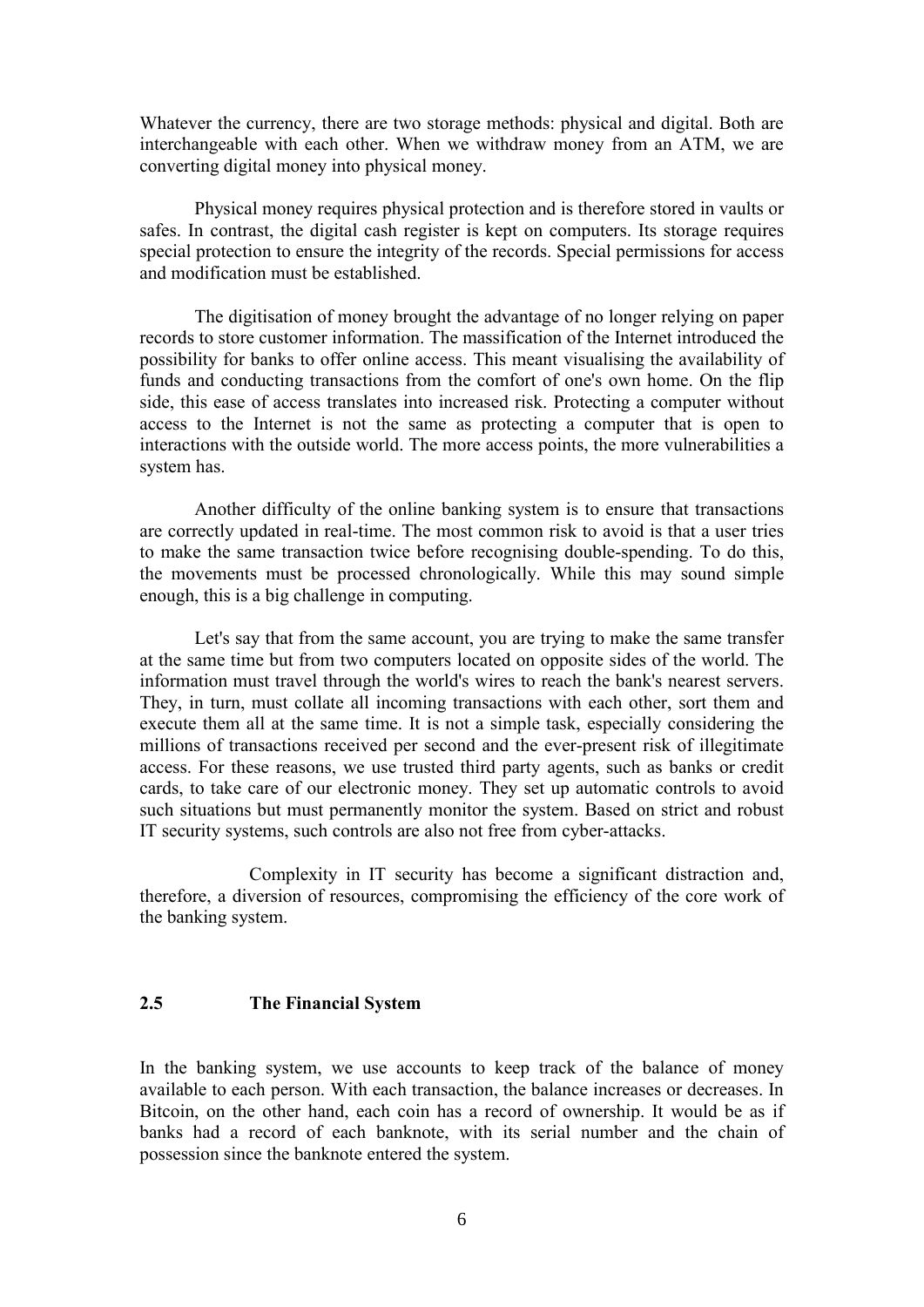It may also be helpful to imagine that each bitcoin is a cheque for a value of '1'. To transfer it, the last beneficiary must sign the back (endorsement) and include the new holder's identity.

We must remember that the current financial system must:

- a) Confirm funds.
- b) Confirming identity.
- c) Ensure the integrity of the system.

Given the complexity, each movement of money implies a higher maintenance cost. The higher the volume of transactions, the more sensitive the system is and the more secure it must be at the same time. It is also important to remember that the very spirit of the banks' business is to use part of the deposited funds to make loans charging interest on the loans - and to make investments with the money.

### **3. Bitcoin, The Cash Substitute**

Bitcoin is a new computer-based instrument that allows the transmission of value in digital form.

The original Bitcoin document or 'White Paper' is entitled: *Bitcoin: A Peer-To- Peer Cash System [1]*. That is a peer-to-peer *cash* transfer system.

It is a new kind of money.A hybrid between e-money and cash. It was conceived to fulfil the function of physical money, but instead of using banknotes, virtual currencies are exchanged. These virtual currencies will be referred to as lowercase *bitcoins* to differentiate them from the capital *Bitcoin* system.

The system is based on a public register where all movements are entered chronologically. The programme operates under a new information storage and distribution system called *Blockchain*. Its maintenance is carried out by a group of people known as *miners*.

These terms and how they work will be explained in later chapters.

To understand what Bitcoin is and how it can change how we interact with money, it is essential to forget everything we think we know or understand about it. Most of the concepts and explanations presented in this document contradict information available on virtually all accessible sites.

## **3.1 Bitcoin, The Origin**

The original White Paper describing the goal and the technology applied to achieve it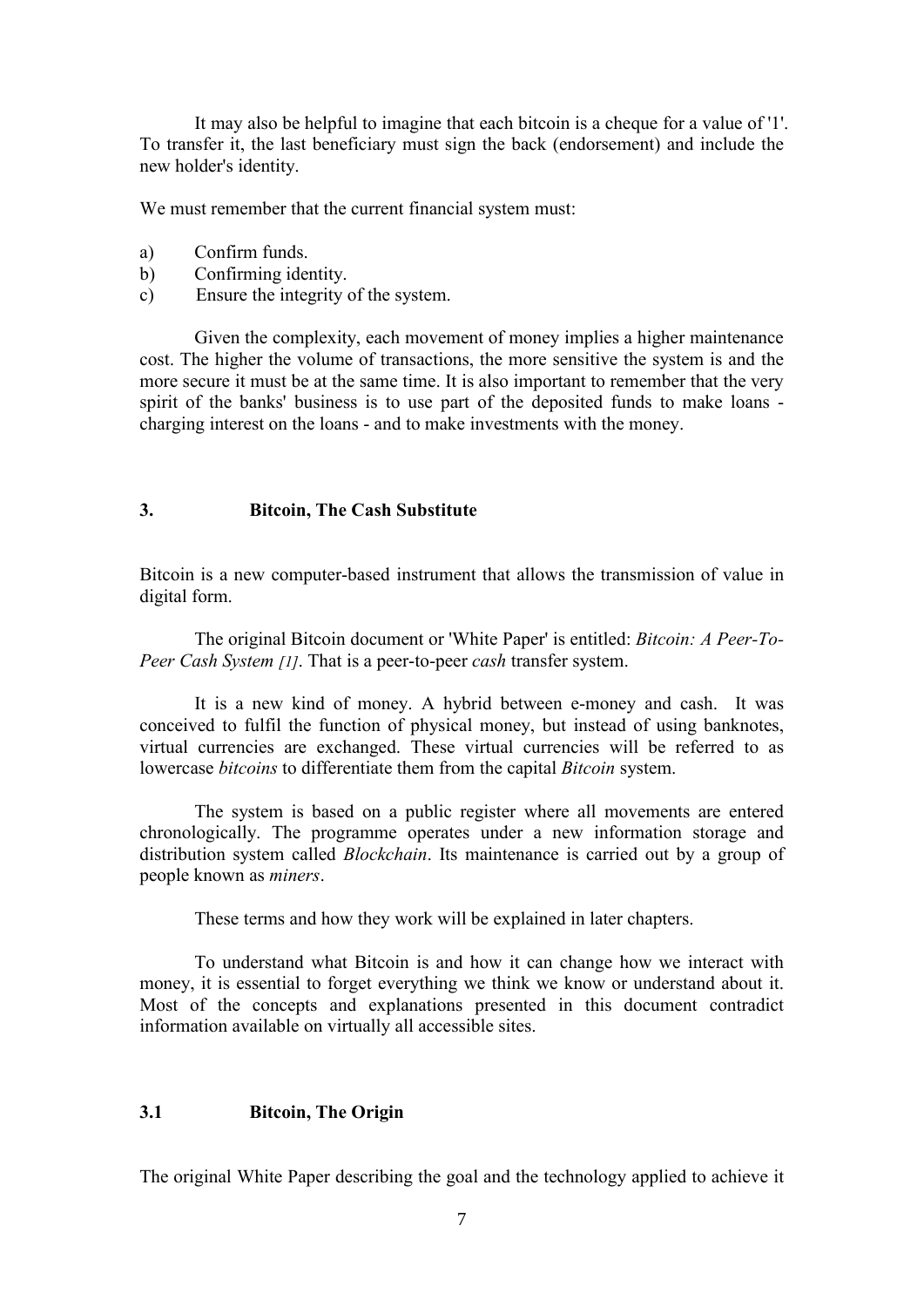was published on 31 October 2008. The document bears the signature of Satoshi Nakamoto, a pseudonym chosen by its actual author, who preferred to remain anonymous.

Bitcoin software was launched in January 2009. Satoshi remained an active figure. He interacted online with those who showed interest in the system. In the beginning, it was not too different from any school project. It was most likely going to be an interesting experiment but would fail. After all, he was trying to solve a problem that computer specialists had been trying to solve for more than twenty years. He made adjustments and corrected minor bugs and weaknesses identified in the software. Satoshi, always anonymous, added some of these people as collaborators in the process.

Inevitably, Bitcoin soon attracted users who saw it as an ideal opportunity for illicit activities. This is not a good idea since all movements are permanently recorded in a public register, as we will see below. In addition, identity is eventually required to convert digital currencies into dollars. In 2011, Silk Road [2-3], a marketplace for drugs and other illegal products, was born, using Bitcoin as a payment currency among users. It was then that virtual currency began to gain popularity, and its use spread beyond the small circle of people who knew about the system.

With the number of active users exchanging bitcoins on the rise, so did the exchange rate. Early adopters who had saved coins greeted this with joy and enthusiasm. For his part, Satoshi was wary of this, noting that it could risk attracting an unwanted audience and at the same time gaining bad press. Even in 2010, when Julian Assange's Wikileaks stated that they were considering accepting donations in the virtual currency, Satoshi publicly asked them not to do soas it could destroy the system [4].

Such was his concern that in December 2010, he withdrew from discussion forums and began to delegate the project. In his last act, he grants software licences to Gavin Andresen, an early collaborator.

### **3.2 Post-Satoshi Bitcoin**

The aim was for Bitcoin to fulfil its ultimate goal of being digital cash. To do so, it had to process hundreds of thousands of transactions per minute. The difficulty was that, as their use increased, a considerable number of transactions accumulated together.<br>In this instance, we need to understand how Bitcoin works because

transactions are grouped and recorded in what we call '*blocks*'. Each block is nothing more than an entry in a ledger where all movements of bitcoins are recorded.

Simple intuition tells us that more transactions can be entered per block if the blocks are larger. Satoshi had momentarily limited the size of these blocks after he was warned of possible risks of cyberattacks. These risks were real in the early years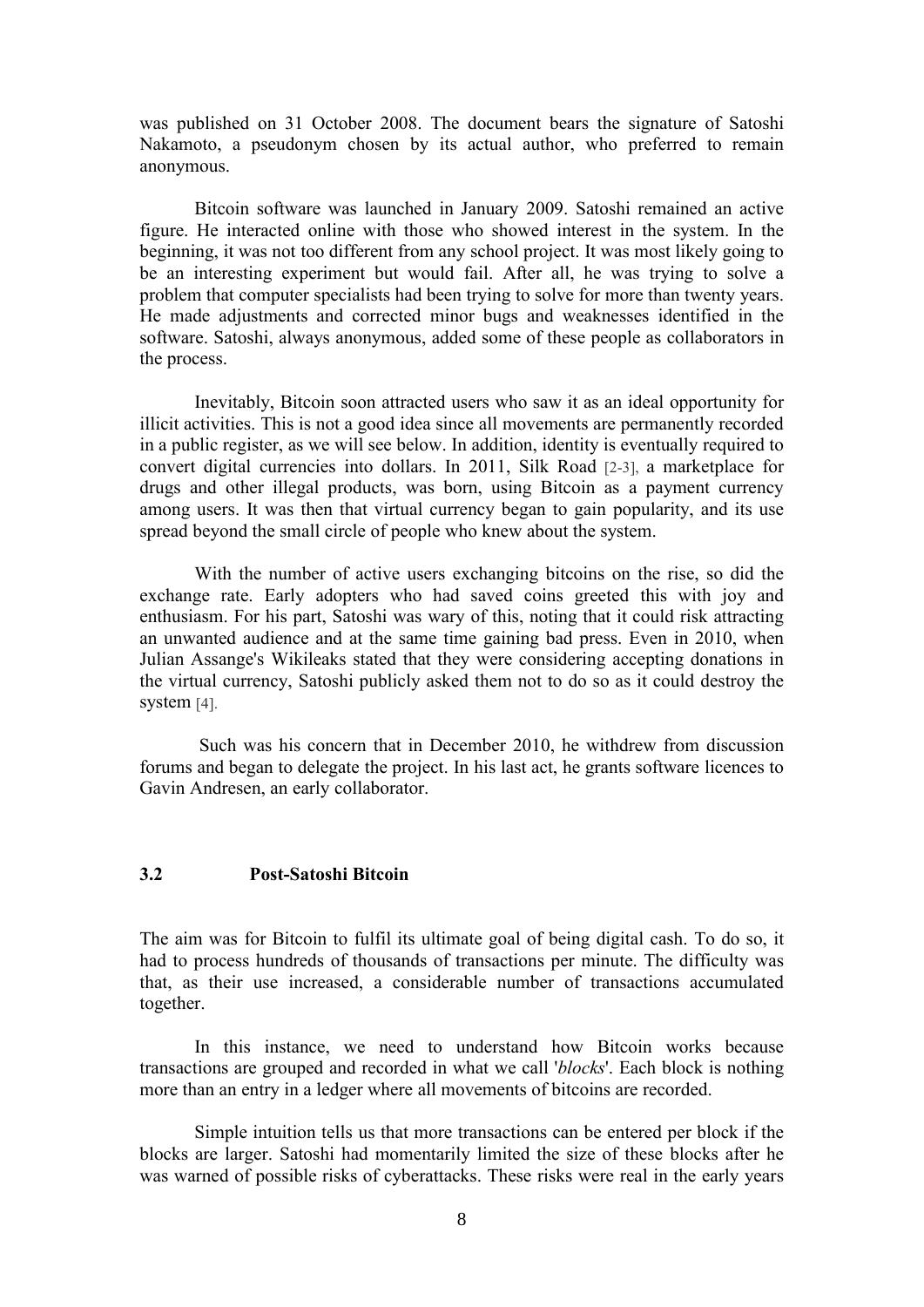when few people sustained the system. Satoshi could not have imagined that this would be at the centre of one of the most significant Bitcoin disputes, which is still raging today.

Andresen, now in charge, had good intentions but made the mistake of taking Bitcoin as a collaborative project. He gave power to more developers and even set up a voting system for miners to approve changes. This was his second mistake. As we will see below, Miners do not make decisions; their work is purely technical. They do not approve transactions; they only dispute a challenge honestly. The system is designed to undergo as few modifications as possible. A monetary transmission system could never work if the game's rules can be changed at any time.

### **3.3 Bitcoin: Civil War**

In 2015, Andresen presented a project to the "community" to gradually increase the size of the blocks. For reasons that will become clear below, he did not have the support of most of the developers he had selected [5-8]. Opponents argued that an increase in block size would mean that the system could only be sustained by large pools of capital, which in practice would lead to a new kind of centralisation of Bitcoin. For this group, the size was kept so that anyone from a standard computer could help maintain the system. Andresen's proposal was discarded, and as of today, the limit still stands.

This same group failed to mention that many of the members had joined a private project called Blockstream.

Blockstream proposes different options to solve Bitcoin's limitations due to the block size limit. They have created technical abominations with fancy names like "Lightening Network" or "Liquid". Broadly speaking, their plan is to create a parallel blockchain that bundles and reconciles many transactions but managed and maintained by Blockstream. The commissions would then go to this company instead of going through the "official" intermediaries, the miners. In point 5, we will explain in detail the actual functioning of Bitcoin, and this will become clearer.

Blockstream is one of those technological projects with ambiguous missions and objectives, but which was created to offer systems that facilitate and improve the functioning of Bitcoin. The problem is that this was precisely the task that Bitcoin developers were supposed to be carrying out. This point is key to understanding what is happening in the ecosystem today.

The same individuals in charge of implementing improvements to the system, the same ones who had decided that Bitcoin was a 'community' project, founded a company - for profit - with the same objectives they claimed to be selflessly pursuing. The same group is still trying and failing seven years later. The same group that in 2016 made a change to the original rules they claimed to respect[9]. If centralisation of the system was to be avoided, creating a corporation to broker transactions sounds inconsistent, to say the least.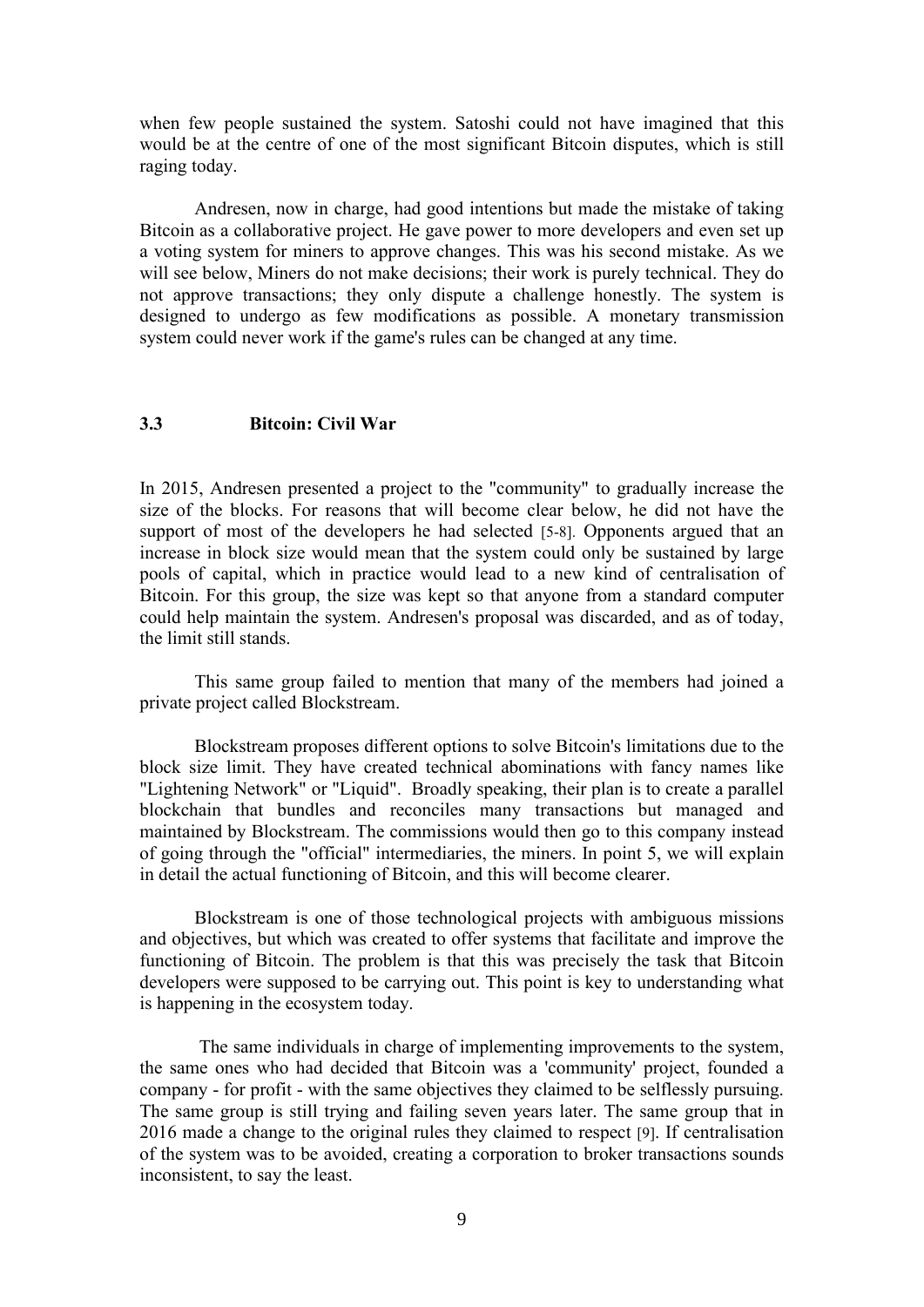These people controlled the proposals to be considered, all aspects of Bitcoin communication, and even censored conversations on public forums such as Reddit. Also, consider that its investors include Twitter CEO Jack Dorsey and various personalities and groups related to the financial world. I do not intend to point out that this is a strategy pursued by banks or credit cards to take or keep control of the world of finance. Part of the strategy followed by significant funds is to invest in technology companies that can be profitable. Blockstream is one of the thousands of companies these groups have invested in.

The real corruption lies with the developers of Bitcoin (technically, we are now talking about a deformation of Bitcoin called *BTC*). Both those who are part of Blockstream and those who are not and do not denounce this reality are defrauding the public. In no other organisation would such a blatant conflict of interest be permitted. If they work as developers of an open and public service, they cannot at the same time work for a company whose sole reason for existence is its inability to perform its functions in the first place. This is without getting into the real substantive discussion about who hired them and whose authority. It is also necessary to point out the deceitfulness of personalities such as Jack Dorsey, a solid and vocal promoter of BTC from his position of power, though not so vocal in expressing his potential conflict of interest.

It should be made clear that all this information has been public knowledge for years. The details of investments are not always very transparent, but this is normal when companies are still private. What is striking is how little impact these events have. This is primarily due to a lack of understanding of the whole world of cryptocurrencies. Part of the aim of this paper is to present an accurate picture of the different elements that comprise it.

Finally, it is essential to note that none of these people invented Bitcoin. Nor were they central to its development. The entire functioning of the system explained in this document is derived from the original White Paper written by Satoshi Nakamoto.

### **3.4 Separation**

As we will explain below, a blockchain system like Bitcoin is maintained by miners who keep track of the blocks with the transactions. To do this, miners download a programme that connects to the registry. If a sufficient number of miners maintain the system, the blockchain is operational. In this document, we have focused on the original chain that is Bitcoin, but there can be several chains, each with its own rules.

There is also a phenomenon known as '*Fork'*, where the same chain splits in two. It would be like a fork in the road, where one group starts following one set of rules and the other another. Up to that point, the past is precisely the same; what changes are the rules from that point onwards. A hypothetical parallel would be to imagine that the US splits into two countries and each country keeps the dollar as its currency, but from the date of the split, each country manages its issuance and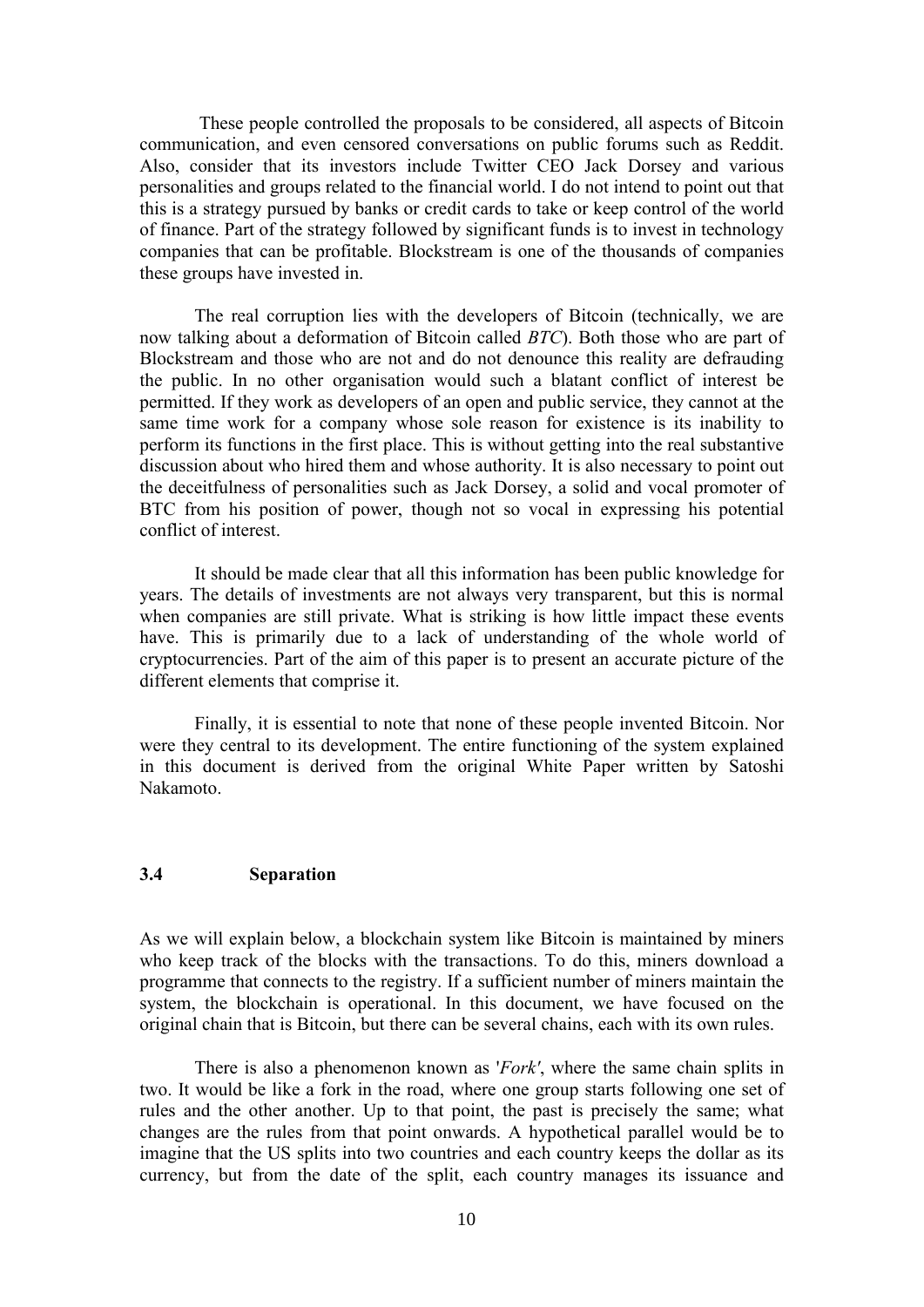reserves under its own rules. The result would be two currencies that continue to function but independently of each other, each with its own exchange rate.

Following a significant rule change implemented in 2016 (known as '*SegWit'*, which was, in fact, a type of '*Fork*'), a dissenting group made one such fork. Bitcoin was thus split in two: Bitcoin Core (BTC) and Bitcoin Cash (BCH).

Bitcoin Core, or BTC from now on, is the most widely known Bitcoin. It is the one whose exchange is repeated in the media, and the whole community considers it as 'the' Bitcoin. Misnamed the 'original', it is the same one taken hostage by a group of developers. Bitcoin Cash, meanwhile, forked again, and one of its offshoots is the Bitcoin Satoshi Vision blockchain. The latter, dubbed BSV, seeks to follow the true spirit of Bitcoin as a cheap and efficient exchange instrument. It has another peculiarity that makes it one of the least known and respected currencies on the market: the man behind it is Satoshi Nakamoto himself.

#### **3.5 Satoshi Nakamoto**

Anyone with a modicum of knowledge of the world of cryptocurrencies will tell you that his true identity is a mystery; no one knows, and probably no one ever will. You would get the same answer after consulting any specialised media, formal or informal. They are wrong. His real name is Craig S. Wright, an Australian citizen with an extensive background in cybersecurity, auditing and finance. His academic record includes at least two doctorates, some 20 professional degrees, and dozens of certificates. All of them can be consulted on his website [10].

The magazines *Wired* and *Gizmodo* revealed his identity in 2015 [11-12] after receiving anonymous information. Wright admitted to being the mastermind behind Bitcoin but not conforming to the imaginary constructed ideal, so the "community" rejected him. That's right, the same community that modified the original protocol and for years failed to make Bitcoin a practical tool for the exchange of value determined that this person was an impostor. Investors, formal and informal media and "experts" from all over the world agreed with them. It was 2015, and the universe of stakeholders was noticeably small. Seven years later, both influential media outlets and significant investment funds continue to deny his identity.

One reason for claiming that Craig Wright is not Satoshi is that he refuses to use the key associated with Satoshi's accounts for a public demonstration. On the one hand, this is not entirely true, as he did so privately to people like Gavin Andresen and at least one BBC journalist. But the most important thing Wright wants to show is that possession of keys does not necessarily translate into ownership. In the same way that having the keys to a house does not automatically make one its owner. Absolute and irrefutable proof cannot rest on access. Bitcoin does not guarantee ownership and is not a substitute for the actual laws created by the authorities in each country. Bitcoin represents a registry, nothing more. I understand that this may be a convenient position for a hypothetical impostor. Still, one only has to read and listen to Craig Wright enough to come to the unequivocal conclusion that he is the creator of the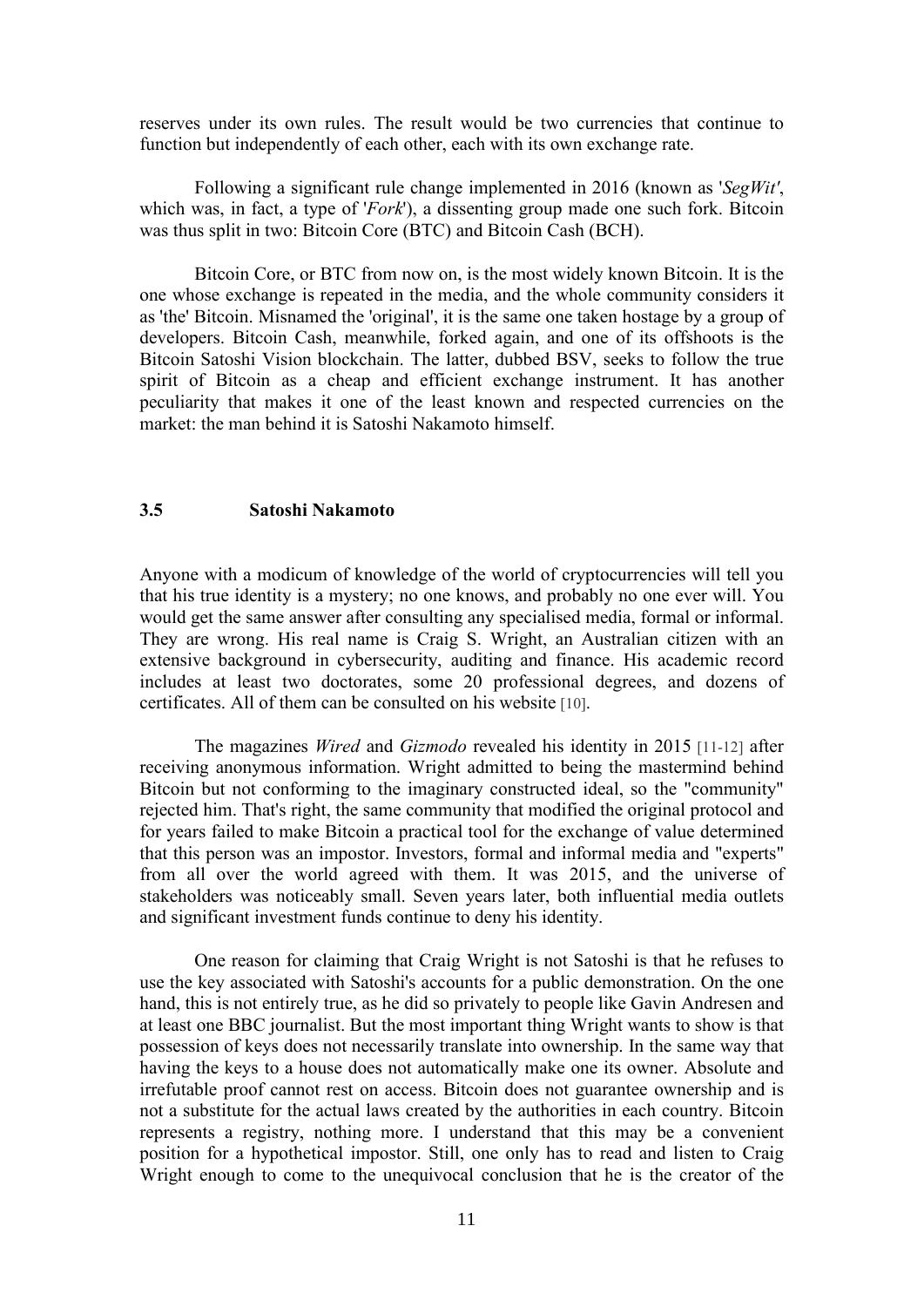system. Even before his identity was revealed, Craig appeared at conferences showing a mastery of the system that cannot be matched to this day.

It is also worth noting that Craig Wright does not owe the community, or anyone, an explanation. He did notask to be recognised as the creator of Bitcoin but was forced to accept it. Bitcoin is a system that should work regardless of who created it. It is a tool for the world.

Unfortunately, the current powerful interests have forced a media circus full of inconsistencies. It is not just a matter of bad intentions; there is a mafia-like apparatus in place committing crimes with impunity.

To understand Craig Wright's dislike of the crypto world, it is vital to understand the depth of the false narrative that has been fabricated around Bitcoin, its history, and its potential.

#### **4. Bitcoin, Digital Cash**

The main practical benefit of Bitcoin is the possibility of making micro-payments over the Internet. It's something that sounds simple and low impact, but it has the potential to revolutionise the way we interact with the digital world.

Today the only way to make payments online is through bank transactions or credit cards. The US's average fee paid per transaction to credit cards in 2021 is 2% [13-14]. This figure may represent the profit margin of many companies. At the economic level, such cost savings would significantly affect small and medium-sized enterprises, helping in particular to boost emerging economies.<br>Take for example a search engine like Google. As we have already explained,

its revenues depend on advertising and data mining as it is free. With Bitcoin, Google could charge users pennies on the dollar for each search. Today this is economically unfeasible due to the minimal transaction costs of any credit card. Similar would be the case with YouTube, which could charge minuscule amounts for each playback.

Such a system can also mean the end of spam. Introducing an economic barrier to bulk mailing would no longer be so attractive to fill entire mailboxes with junk content.<br>Traditional trade can also benefit from a secure and practical tool to buy and

sell more fluidly and with lower associated costs that do not add value today.

On an international scale, it can serve as an impetus, especially in providing services abroad, considerably reducing costs and frictions that today limit the development of many economies.<br>To conceive of these cases, it is a good idea to understand what we are talking

about when we talk about Bitcoin and how its virtual currencies operate.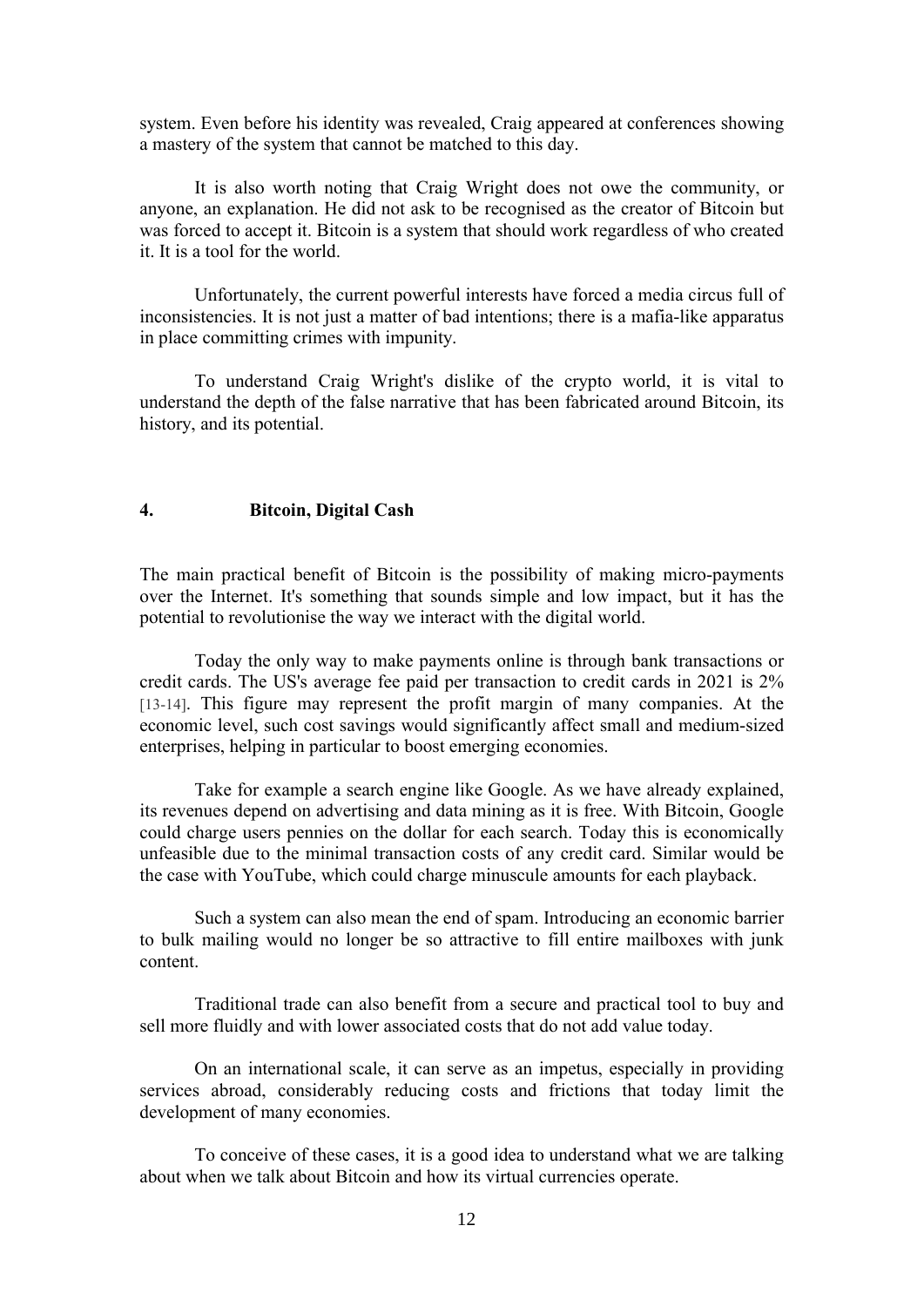#### **4.1 Conversion toMoney and Exchange Rate**

Bitcoins are stored in electronic wallets. It is not important how they work. Just imagine them as a mobile phone application that keeps track of our virtual currencies. As it is an open system, any developer can create these applications and users can choose the one that suits them best.

All bitcoins in circulation come from rewards previously earned by the miners who maintain the system. In the beginning, with almost no transactions or competition between miners, mining could be done with any computer. As the currency gained traction, more investment was required to perform this task, and therefore miners needed to sell their bitcoins to pay bills and other associated expenses.

This is how the first exchanges came about. In the beginning, they were informal places where there was no real exchange rate. As the market grew and businesses developed around it, the system took on a certain formality. The reality is that one exchange should work like any other. They are fiduciary agents that intermediate an exchange of value. In a properly regulated scenario, they will have to register the identity of users for specific operations and execute transactions following the law that regulates them.

In the short term, Bitcoin is an ideal tool for making small payments. Prices will not be set in Bitcoin but in local currencies, and based on the current exchange rate, conversion and payment will be made in bitcoins. In the case of Google, it could set its prices in dollars and charge the equivalent in bitcoins. Similarly, a trader anywhere in the world can sell his products in his local currency and get paid in virtual currency.

In general, the prices of goods result from a chain of aggregating costs. To measure and determine these costs, the best measure we have is the currencies ofeach country.<br>It does not matter what the bitcoin price is. It matters that it fulfils the function

of transmitting information.

It is not sensible to think that someone today will store the equivalent of the value of a house in bitcoins in their mobile phone, at least in the medium term—much less attempt to make a purchase of that nature in this way. Today we can access our bank accounts from any computer, but only to give orders to the entity that holds our money.

### **4.2 Risks**

The security of any system depends on the level of assurance required. Therefore, if digital cash is involved, security should be higher or equal to traditional cash.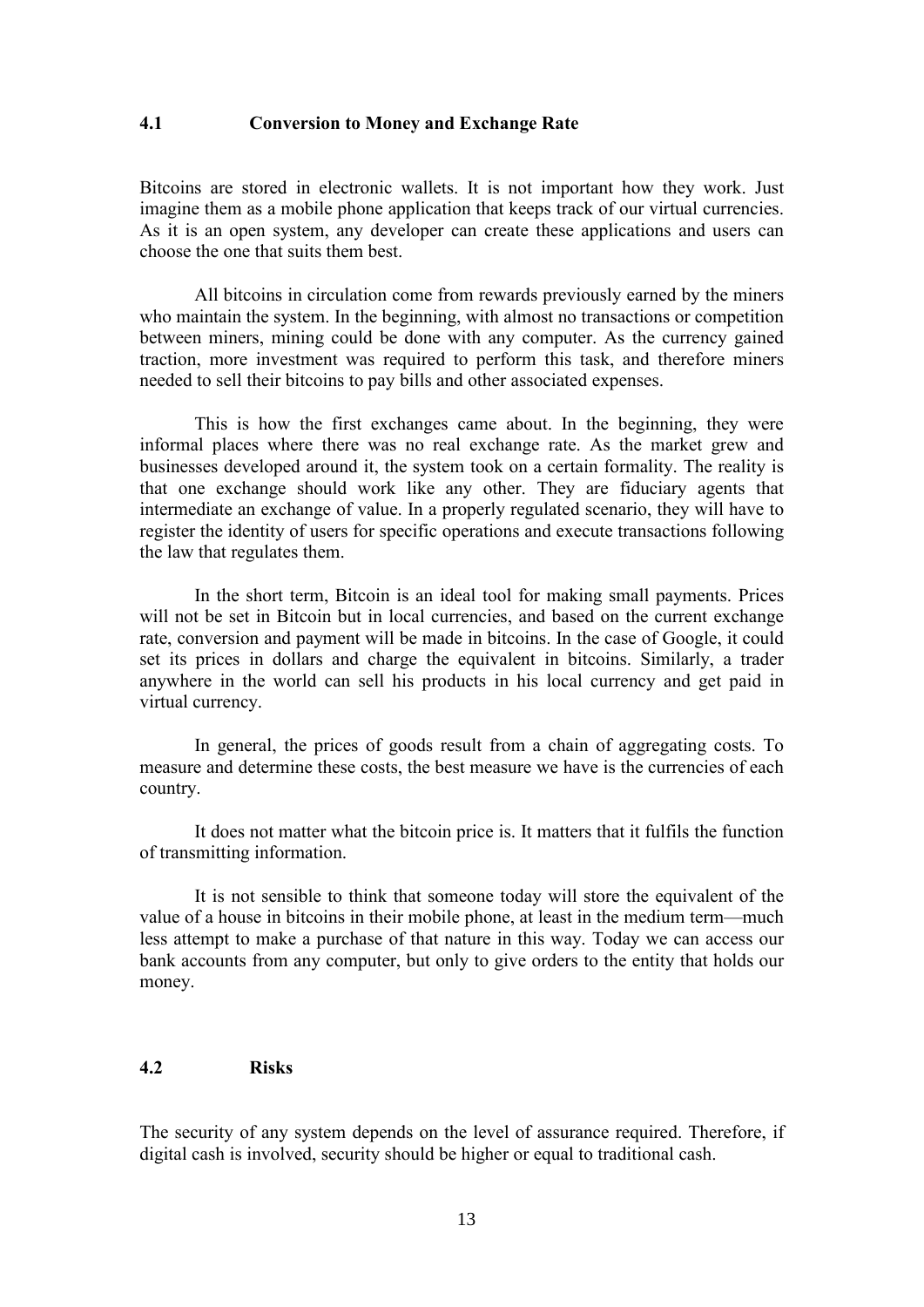We will explain later the system that makes Bitcoin extremely secure when it comes to guaranteeing the fidelity of the information displayed.

As mentioned above, bitcoins are stored in electronic wallets.These are nothing more than computer programs that integrate seamlessly into the Bitcoin system. They may be private, but that does not mean anonymous. Like a bank account, identification and registration may be required. The difference is that legal registers can be established where only certain information can be accessed with specific permissions. This is possible today, but the difference is the transparency offered by the Bitcoin system. Each permitted access would generate a public record, ensuring more significant safeguards for the parties.

### **4.3 Are Transactions Reversible?**

In a fraud case, a judge may order that a transaction be returned. Transactions cannot be deleted or manipulated, but they can be reversed. The important thing is that everything that happened is recorded. Specific special permits could be used to enforce the judge's order and would serve to enforce such orders. Of course, this would not be practical for any amount, given the complexity that such a judicial process and its subsequent enforcement would require.

#### **4.4 Will Bitcoin Replace Banks?**

No. While it is true that it could be used as an alternative to some banking services, this is not the same as saying that it can replace the function performed by banks. It is unreasonable to imagine a world where we have hundreds of thousands of dollars in a computer in our home.

Moreover, this is a failure to understand the dynamics of the economy and the role of the financial system in the economy's health. That the current system is perverted in many of its original functions does not mean that dismantling it is wise, let alone feasible.

Financial intermediaries also play a crucial role in preventing money laundering. To do this, they must follow the provisions known as KYC (know your customer) and AML (anti-money laundering). This cannot be fully automated, but instead, responsibilities must be assigned. There are regulations at the country level on specific controls and procedures to be followed in executing these processes.

Bitcoin is a reinforcement of the whole system. Banks can become banks again. Know their customers. Attracting the funds of those with the capacity to save and offering loans, and investing in projects that create value.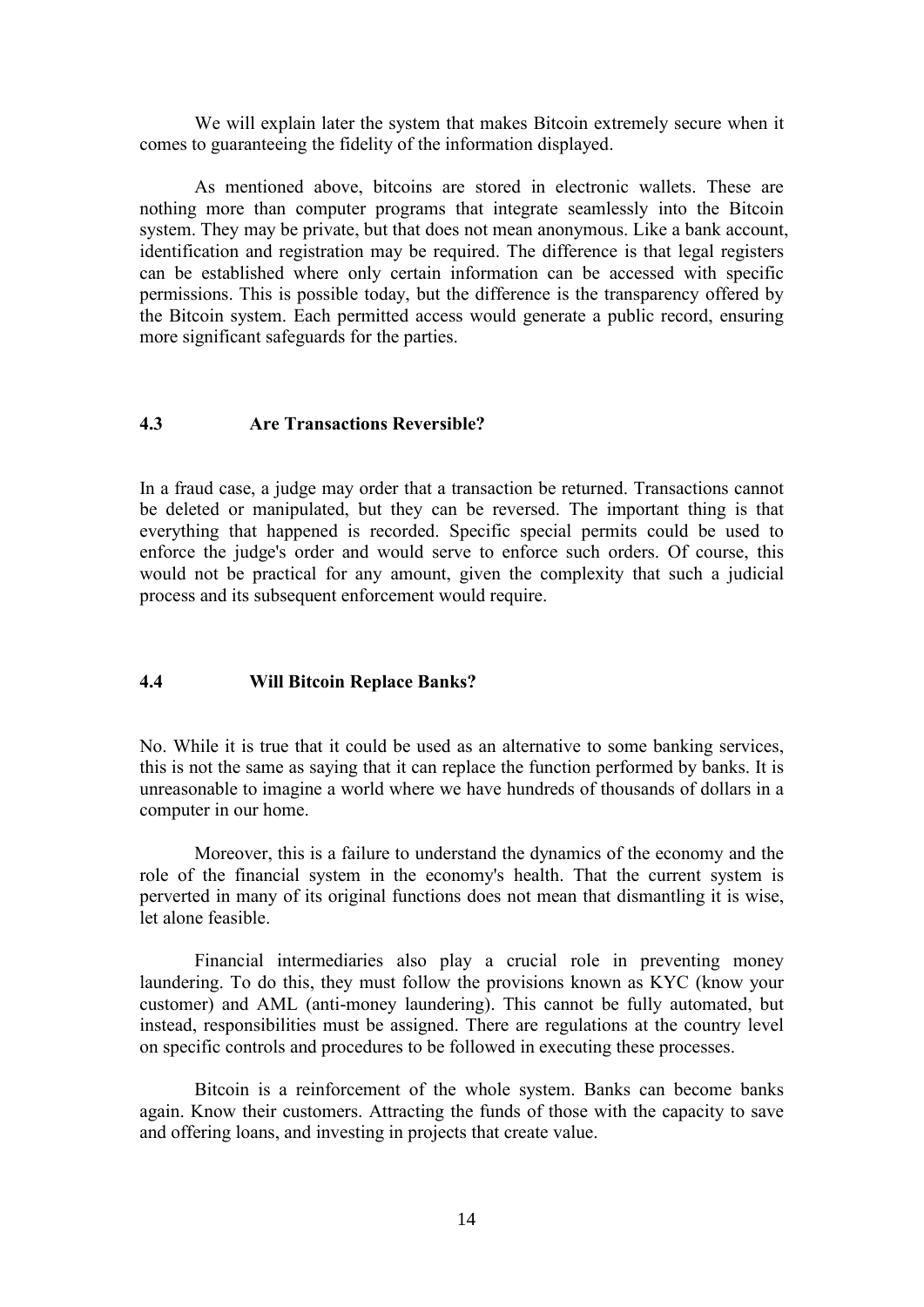#### **4.5 Can Other Information Be Transmitted?**

Yes, Bitcoin is a computer program. At its lowest level of complexity, it moves digital currencies. These digital currencies may represent other assets or other forms of information. Entire programs can also be written that use the information transfer system to perform their functions.

# **5. Blockchain: The Technology**

In accounting, movements are recorded in what is known as Accounting Ledgers. The main one is the General Ledger. It records economic events in chronological order. Unlike a simple cash register, which records receipts and disbursements, ledgers also record assets, rights and obligations. This correctly ordered and displayed information is used by companies to measure their economic health and its evolution over time.

A particularity of the accounting system is that it is not possible to edit records once they have been entered. If, for example, a sale is recorded in error, correcting it means recording the same transaction but in reverse. This step is known as "reverse entry". To ensure compliance with this rule, accounting standards mandate that a value from the previous sheet must be entered on each sheet. In this way, all sheets are connected. Attempting to change a single number would mean that all subsequent sheets would have to be changed.

Bitcoin is inspired by the General Ledger and introduces a similar record in a digital and public format. This system is called *Blockchain*. Instead of pages, we use blocks. The rest is the same principle. Blocks are recorded in a row, one after the other, chained by a value associated with the previous block. Any attempt at tampering automatically breaks the chain link.

To simplify understanding, we can imagine that each block is a new transaction, so the blockchain is a chain where each added link corresponds to a movement of coins. In reality, each block can contain any number of transactions together, as long as they are valid.

# **5.1 Identity and Public/Private Keys**

One of the strengths of the system is that all transactions are public. Anyone can see the movements, but not the identity of the people. The General Ledger, with all movements, is available to any interested party. This not only ensures transparency but also makes any attempt to destroy it impossible.

In the traditional banking system, accounts are used, and information is transferred in encrypted form so that only those with access can decrypt its contents.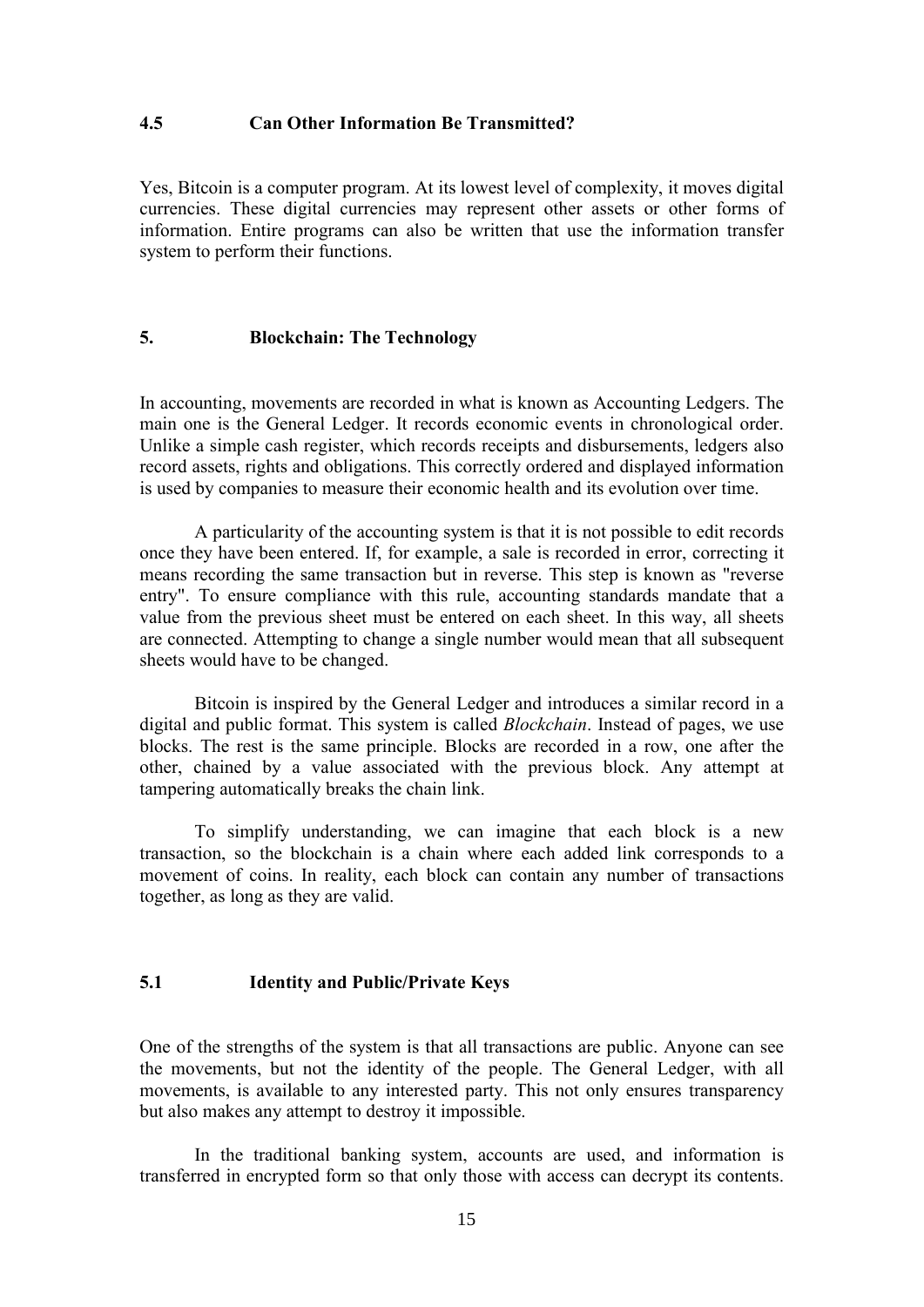In Bitcoin, transactions are public, and information is not encrypted. For this reason, an alternative system must be used to validate the identity of the parties, protect their privacy and at the same time provide security guarantees.

This is where cryptography comes into play. Instead of an account number, a code called a *public key* is used. To receive bitcoins, it is enough to share the public key. An excellent way to imagine this system is to think of these keys as slots to deposit envelopes with values. An essential aspect of this system is that an infinite number of such slots or public keys are available with one particular feature: they are all opened with the same key, the *private key*. We can imagine this as a physical master key that allows us to open each of our safe deposit boxes. This is why we say that public keys are derived from the private key.

In section 2.5, we said that the way bitcoins are shared could be compared to the cheque endorsement system. This is because that is effectively what the private key does. In practice, it functions as a digital signature. Cryptography only confirms that the 'signature' is correct. It verifies that the private key is the one associated with the public key that was used to deposit the funds. When we use our virtual currencies, we forward the values to other safe deposit boxes.

This complex key mechanism should not be understood by any user. The fundamental idea is not that we know our keys or risk entering a wrong digit and losing our money. It is designed to work automatically with e-wallets produced by private developers. They create a codename, such as  $@Craig22$ , and our signature is a password. We, as users, should only care about getting transactions done.

In this instance, it is essential to note that the use of public keys does not mean that it is impossible to establish identity registers. In particular, e-wallets can be created to establish identity controls, irrespective of the keys used. Bitcoin allows that the @Craig\_22 account is associated with a registered individual and can transfer funds to the @Amazon account, which is also registered. Amazon does not need to know the user's gender, age, marital status, or other personal information. It would also not have to report transactions above specific amounts, as this information could be automatically shared with the authorities. You can comply with all legal requirements and at the same time have a deserved level of privacy.

It remains to be explained how to resolve the chronological order of the transactions. For this purpose, a "game" is implemented in which people compete for a prize. This competition is called '*Proof of Work*', and those who participate in it are known as '*miners*' or '*nodes*'.

### **5.2 Proof of Work, the Support**

Bitcoin is, after all, a computer program. Like any programme, it has a set of rules or protocols. In the absence of a formal organisation behind it, the protocol includes a system of incentives set up as a form of 'reward' for those who keep it running. To win a prize, all you have to do is add a block to the system.The catch is that there can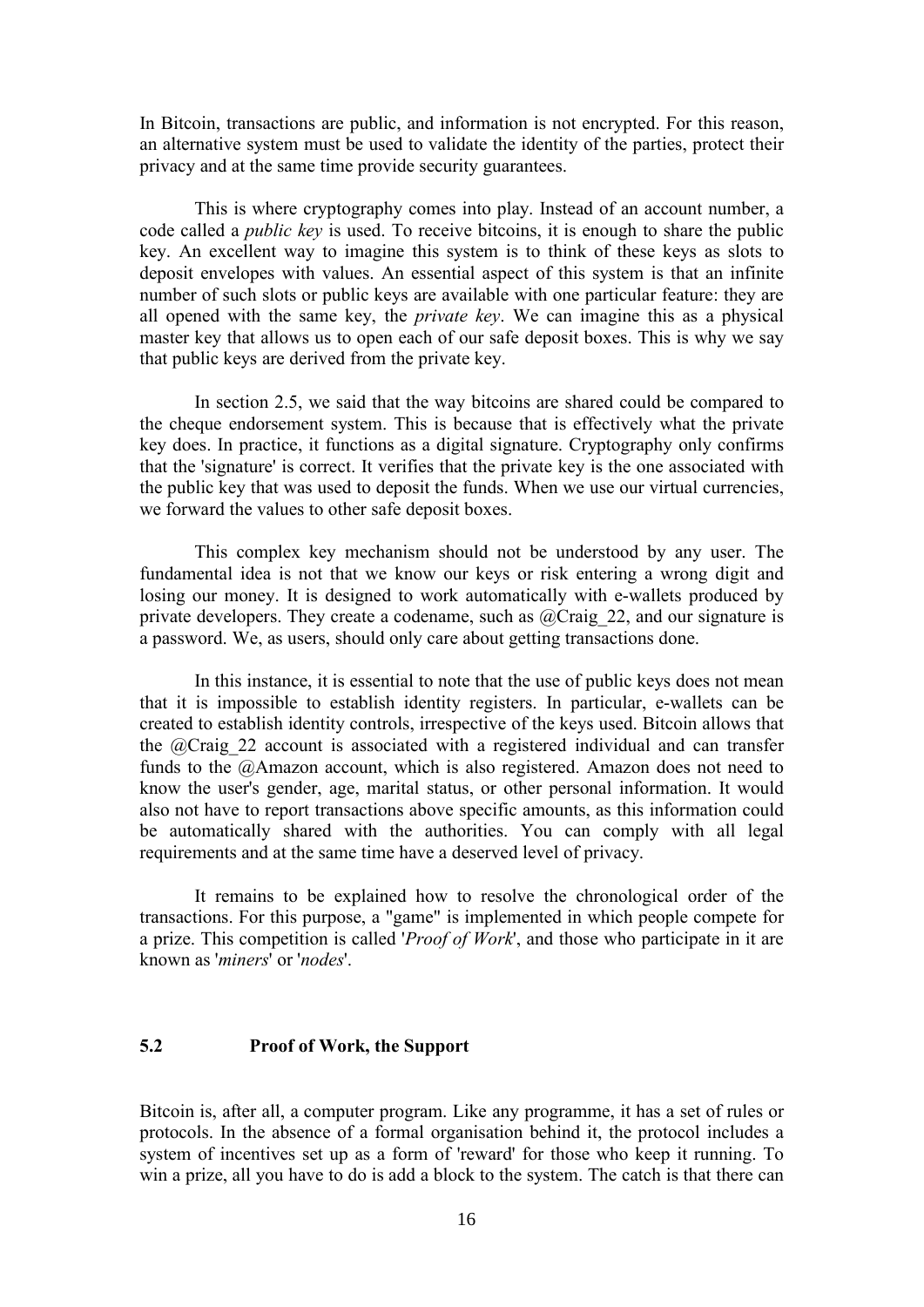only be one winner per block. This is because, as we said before, blocks have to be aggregated one after the other to ensure orderly transactions and avoid fraud.

Those who participate by adding blocks and collecting rewards are known as *miners*. Any individual or group of people can be a miner. They have to download a computer program that proposes a competition between them to do so. It is this competition or gaming that enables the maintenance of the system.

# **5.3 The Game**

The miners are the ones who keep the system running. To do so, they need computers and an Internet connection. Their task is to compete in a game that solves puzzles to win bitcoins as a reward.

To understand the competition, it is easier to imagine a manual process where only a telephone, pencil and paper are available.

In this hypothetical case, we work for the office in charge of recording transactions. Our task is to be alert on the phone where transactions are received. When we receive one, we write it down on a piece of paper.

Firstly, it must meet two formal requirements:

1- Contains the value of the previous block. ✓

2- The correct private key correctly validated the transaction. ✓

Once these requirements have been met, we take the paper to the Registry for registration. The official in charge then tears the paper into a thousand pieces. The game consists of reassembling the paper hash. The challenge is made particularly difficult because we must do it in absolute darkness. The only way to win is to try combinations and submit them to the Registry until you get the right one. But the challenge is even more remarkable when you consider that anyone can carry a sheet of paper and play simultaneously.

It should be noted that each miner may be trying to process different transactions, so the puzzles may differ from one another.

The first to solve their puzzle receives confirmation from the official and wins the prize. The other players must run to find a new paper containing the new value of the now last block and start again.

The game is known as *proof of work*. The objective of this is to confirm, as the name implies, that the miner has invested time and resources in solving the puzzle.<br>The actual process is similar but uses computers instead of physical papers. These computers do not solve equations or complex mathematical problems. They simply play a number guessing game. It is this arbitrariness that makes it impossible for a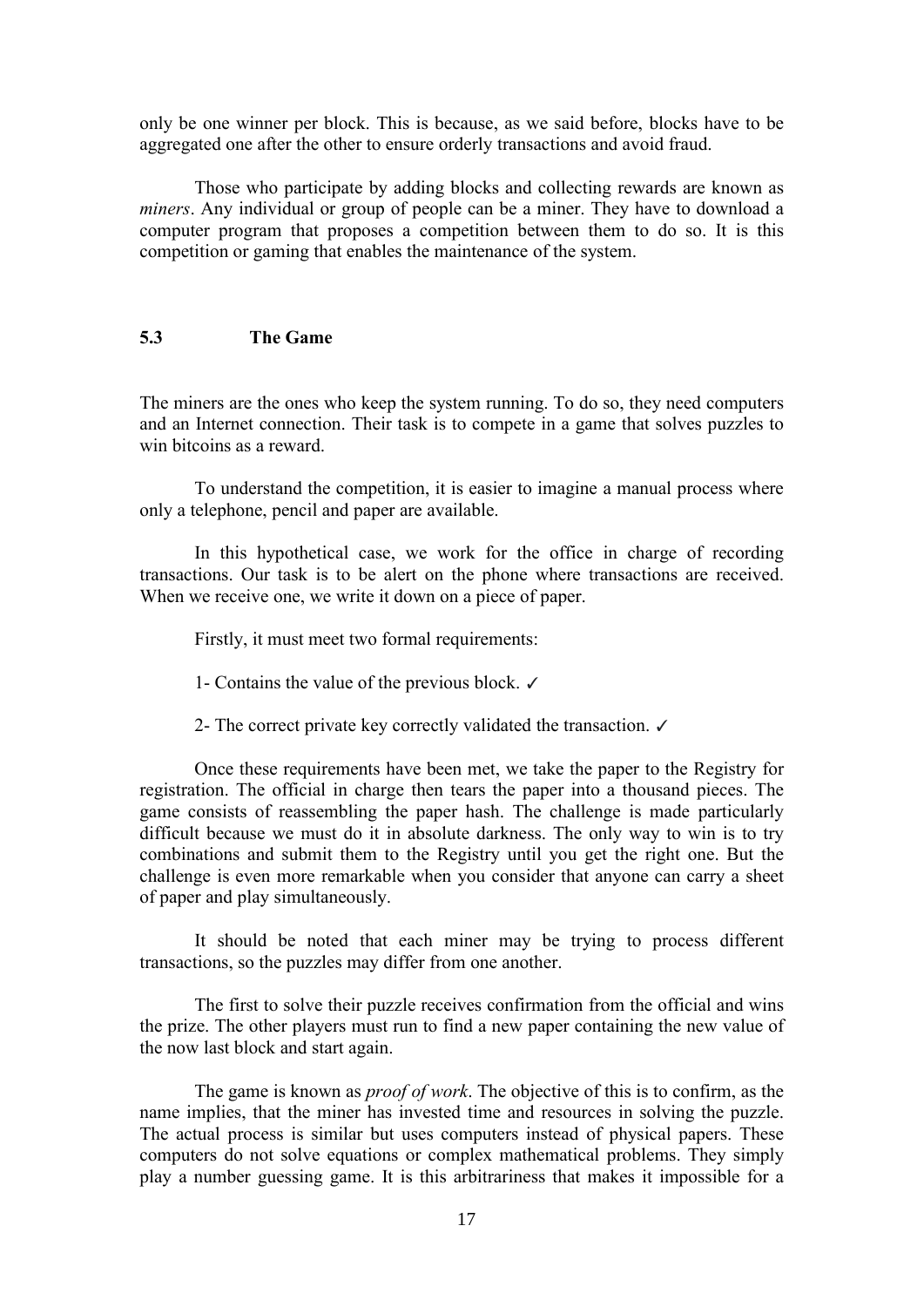miner to cheat. To increase the chances of winning, more computers are needed to try more numbers. There is no referee or judge other than the rules themselves, which oblige the players to play fair.

# **5.4 The Rules**

Each miner keeps their own copy of the General Ledger (hereinafter referred to as the "Ledger").

To become an official miner and earn the right to write blocks in the Ledger, we must first agree to receive and transmit transactions. In other words, miners must be in constant communication with each other and the rest of the world. It is in their interest to do so anyway; otherwise, they cannot be updated on the latest block and upcoming incoming transactions. In addition, each miner wants to publish his solved puzzles before the others, so it is in his interest to maximise communication with each other. In the above example, we would have to be on the phone all the time, calling other miners sharing both the transactions received and the puzzles solved. This requires a strong Internet connection to maximise the efficiency of this task. This is another implicit strength within the system. A miner cannot hide in the middle of a rainforest to do his job.

The next obligation is to accept and add to your copy of the correct blocks. It is not acceptable to reject puzzles that meet the requirements.

The last rule is that the Ledger with the most blocks is taken as valid. If a miner wants to cheat and ignore the transactions of his colleagues, nobody cares because his Ledger is no longer a reference for others. It can indeed happen that two miners receive two different blocks and, in good faith, enter the one they believe to be correct in their records. The rules then state that the game continues to be played, each with their own Ledger. We said that the rule states that the Ledger with the most blocks is valid. In this way, after a short time of continuing to play, the system itself decides in favour of the Ledger that more miners continued.

At the genesis of Bitcoin, 21 million bitcoins were created for distribution to miners. All bitcoins in circulation today are the fruit of rewards received by miners. Being a miner implies accepting the game's rules, so legally it can be considered a unilateral contract. An excellent example to understand this type of contract is a newspaper advertisement offering a reward in exchange for finding a lost pet. Anyone can accept the contract and, if the animal is found, they are entitled to collect the reward offered.

### **5.5 Traps**

As explained above, the miners use computers for the puzzles. Computers have no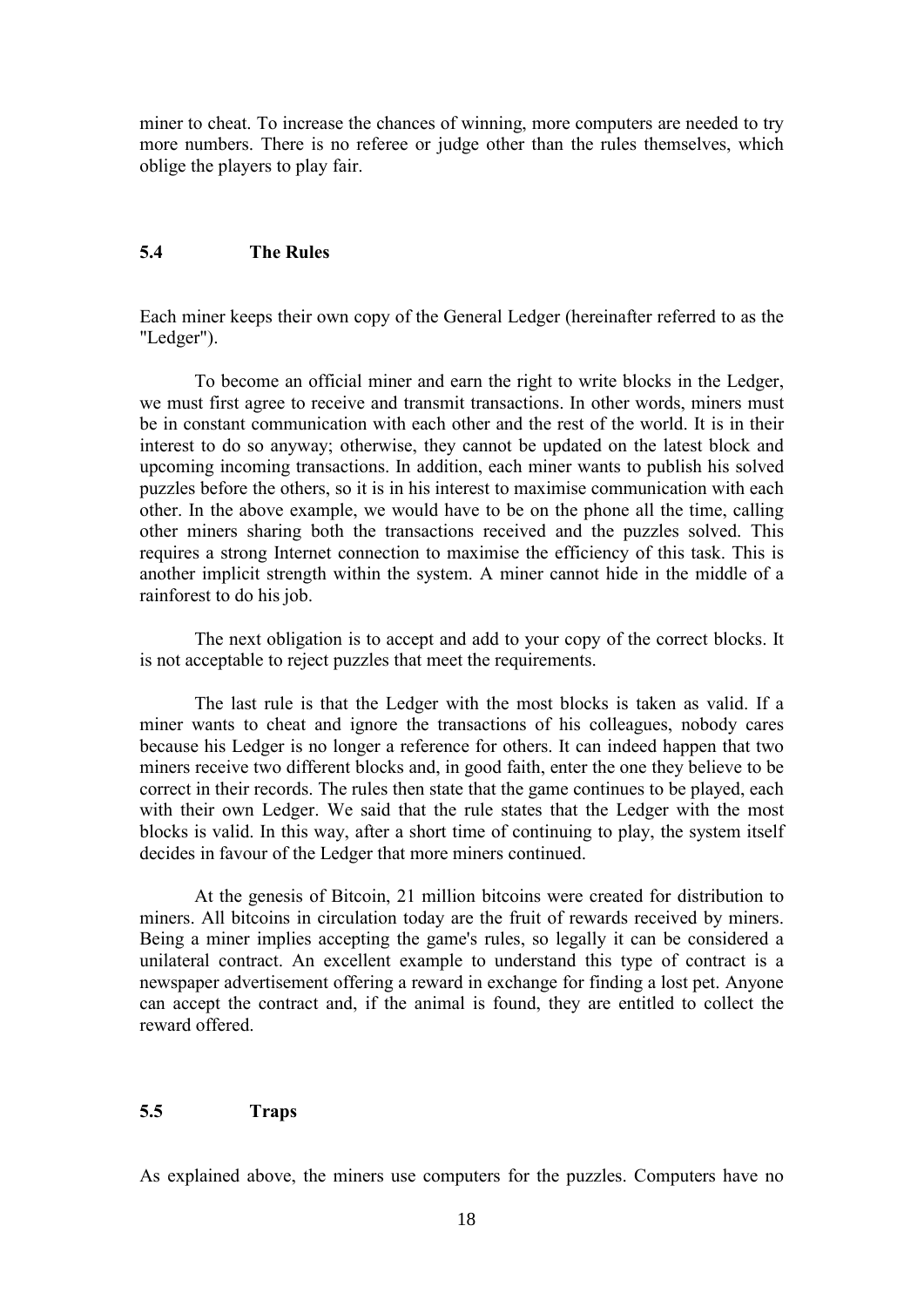way to solve the problem logically or intelligently. The only way to maximise the chances of winning is to use more computers, which only test more answers.

It is important to note that more computers are being used, not better ones. For this reason, miners today form what are called *farms*. These farms are nothing more than sheds full of computers testing solutions all day long. This translates into hundreds of thousands of dollars in equipment, electrical power and personnel.

Attempting to force bogus transactions is impossible for two reasons. Firstly, they must have the digital signature that does the cryptographic validation. Secondly, we need to think about the implicit economics of the system. A malicious miner, who enters an inappropriate block, should win in absolutely all of the puzzles presented consistently to continue to have the most blocks. This is statistically impossible and would also violate the rules of the game. This means breaking a contract and doing so in full view of the world. Let us remember that to keep a Ledger, its results must be constantly transmitted. Imagine a giant shed full of computers transmitting data across the universe. It would be very easy to identify, exclude and subsequently take legal action against their owners. It does not seem like a good strategy considering the amount of money invested in such facilities.

In short, the system favours playing by the rules and discourages cheating. The specialisation of miners reinforces security, forcing them to invest resources to play. The fact that the resources are no more than useless computers serves as a mechanism to reinforce security, as not being part of the game would mean throwing away all the money invested. Thus, miners are economically incentivised to comply with the rules.

### **5.6 Miners = Nodes**

One term worth explaining is *node*. It is a repeated and manipulated concept in the crypto world and lends itself to confusion.

In computing, a node is a communication point in a network. To be a node, one must therefore receive and send information. In other words, it serves as a connector between points, hence the term node.

This definition has led to any computer connected to the Bitcoin network being considered a node. BTC even encourages all users to do so by downloading and maintaining the entire Blockchain, claiming that they play an essential role in maintaining the network.

Bitcoin does not work like that. While a person can download the software and maintain a communication channel, the miners maintain the system. As explained above, being a miner necessarily involves 'listening' and transmitting new transactions. They are financially incentivised to do so. That means they invest thousands of dollars in the best equipment in the world to receive and send information. They are the actual nodes of the system. It is unfeasible for a person with a computer to establish better communication between users than a miner. It would be like supporting a city's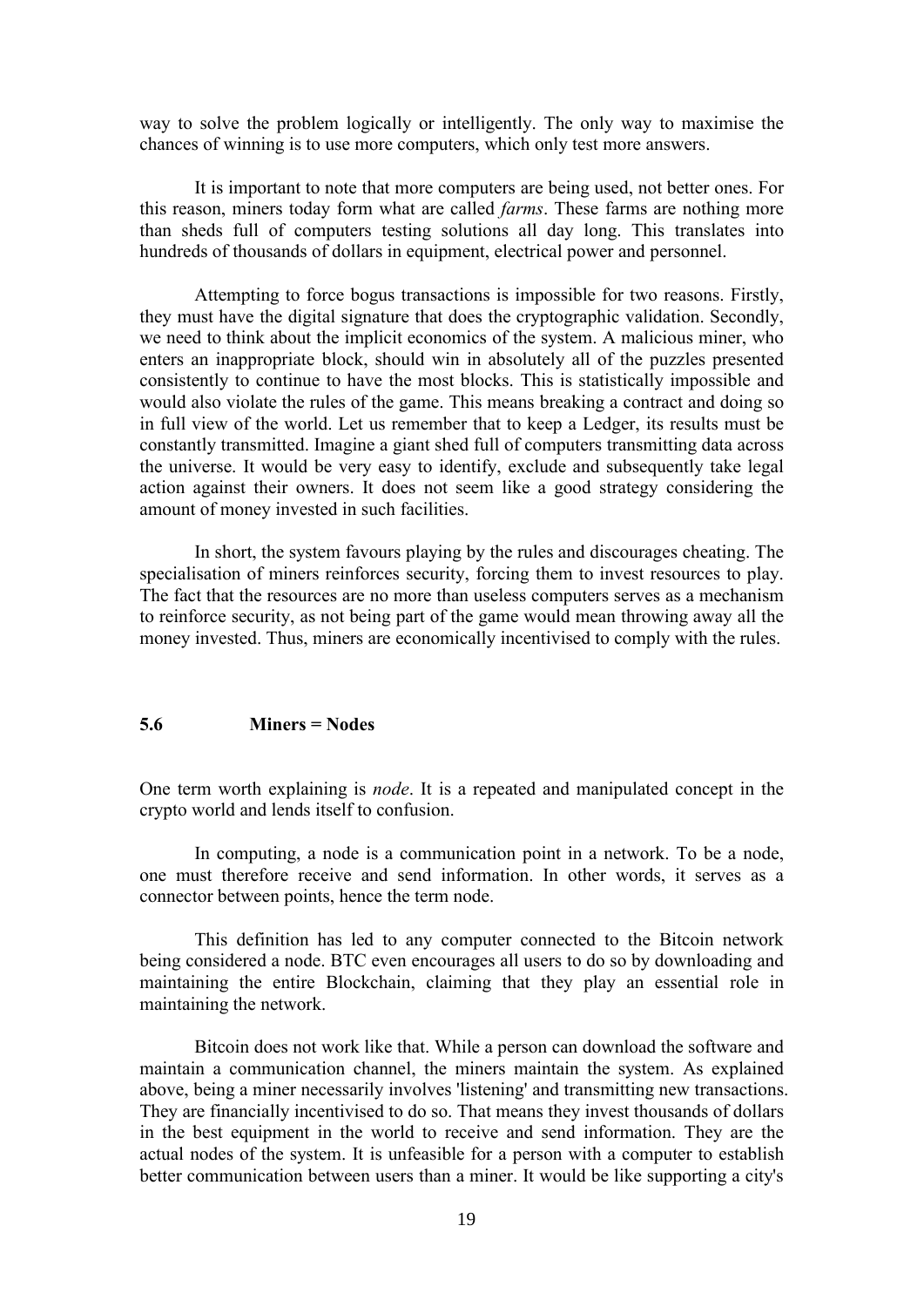electricity connection using an extension cord. Even if they had the best equipment, they would repeat what they got from the miners, so they would not add any value.

Ultimately, the actual nodes of the system are the miners. BTC is trying to maintain this myth so that the authorities believe that the system cannot be stopped.

#### **5.7 Other Cryptocurrencies**

Since Bitcoin is a programme, it can be imitated. This led to the birth of other digital currencies with their respective blockchains. Broadly speaking, they are variants of Bitcoin but with different rules. Some seek to make the information more anonymous. Others seek to be able to share information more quickly. Many of them are used to represent ownership or powers within new projects.

Most of these alternative currencies claim to solve Bitcoin's limitations. In all cases, however, they include discretion on the part of their proponents to make modifications to internal protocols. Nor are they transparent about the people who are

It should be made clear that Bitcoin is not technically a cryptocurrency. It uses cryptography, as do many security systems. But information travels and is presented in a transparent and readable form.

The second most popular blockchain after Bitcoin is Ethereum. It was created with the novelty of being able to execute computer programs, something it was believed Bitcoin could not do. A then-ignorant Craig Wright had denied this in 2015, later confirmed as true by the entire industry.

One of the unique features of Ethereum is that it supports the creation and distribution of other currencies by computer developers. Many of these currencies are launched as a way to finance projects. Its value is often sustained by speculation rather than its actual economic contributions in most cases.

Ethereum, in its early years, also used *Proof of Work* to keep its Blockchain running. It is now transitioning to what is known as '*Proof of Stake'*. This means that, instead of computational power, miners must leave funds in the digital currency in a sort of escrow. The system then relies on those miners with more extensive deposits. In this way, those with the most resources contribute the most blocks to the chain and therefore generate the most commissions. This system is considered more environmentally friendly as it eliminates the need to invest in computing power and energy. It only requires funds. What this alternative system promotes is an opportunity for miners to be anonymous. This can be achieved by distributing large amounts of capital to small anonymous users.Moreover, this type of system does not seek efficiency. Bitcoin miners invest money but, because of the game's competitive nature, they must also make sure they are better than others. They provide a service that serves as an indirect security mechanism. With the '*Proof of Stake'* system,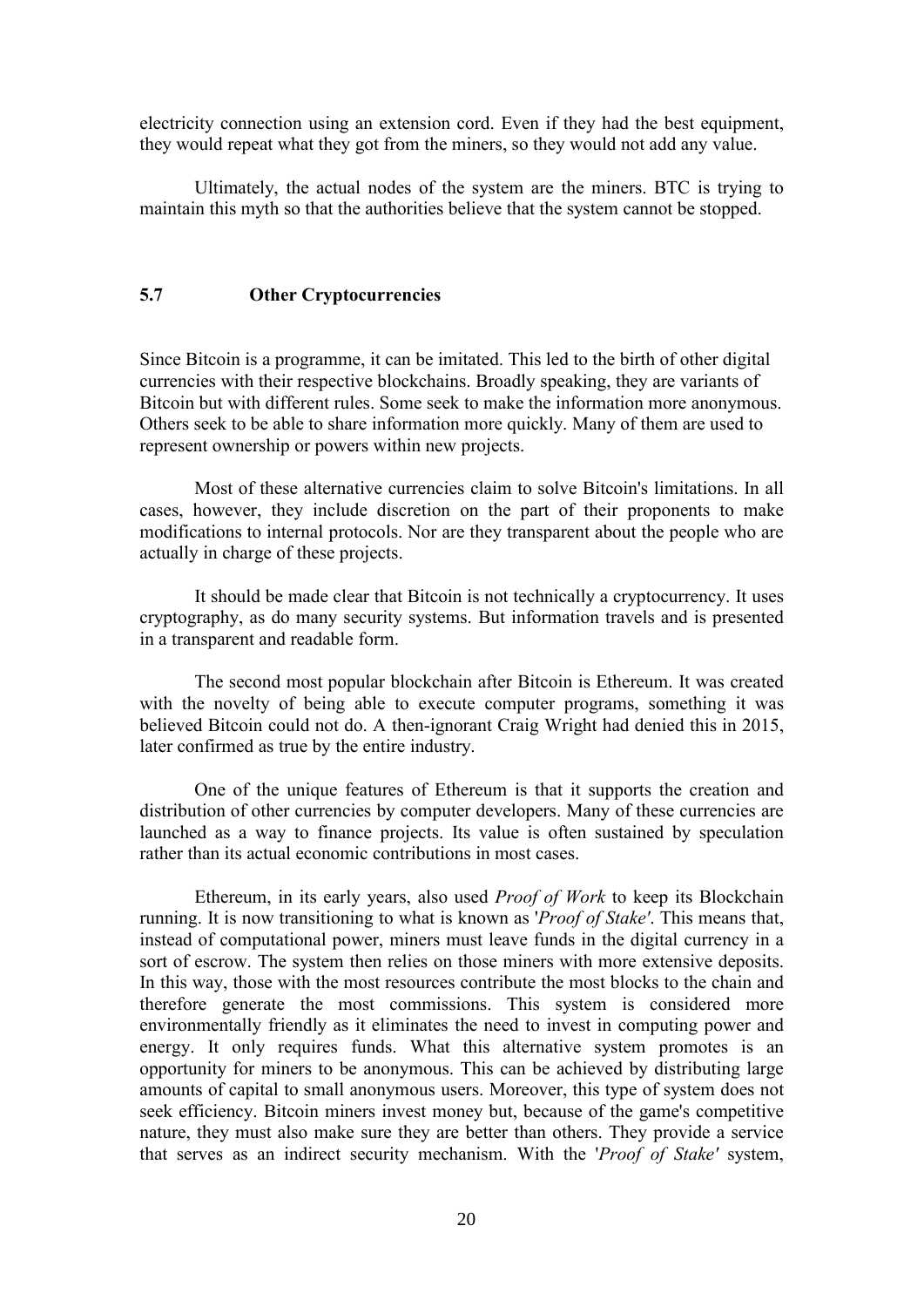money makes money just by being deposited. This is not how the economy works, and it only leads to a further concentration of wealth.

Another type of coin that has emerged is the so-called '*stablecoins*'. The spirit of such currencies is to offer a virtual currency where each unit corresponds to a real unit of money that is deposited in a bank. In other words, for every virtual dollar, there is a dollar effectively backing that value. The problem with some of these well known currencies is that there is no de facto backing. Those who operate them are not accountable for the actual deposits, becoming de facto issuers of money without any backing. Even more seriously, they use these unbacked but theoretically backed virtual currencies to manipulate the markets for other currencies, creating the false illusion of liquidity.

#### **6. Debunking Myths and Lies**

Satoshi Nakamoto is a popular myth. He is a legend whose exploits are passed down in the crypto-universe from generation to generation. All the stories and visions of absolutely all the projects are underpinned by the vision of this wise man who chose to retire and leave his creation in the hands of the community.

Satoshi is seen as part of an 'anarcho-cybernetic' movement. He represents the rejection by the middle and lower social classes of the financial system and its closeness to the governments of the day. This rejection was significantly strengthened in the US after the 2008 financial crisis.

Bitcoin is, for many, a religion, and Satoshi, its messiah. He is presented as the answer to the evils of the modern world and unbridled capitalism.The story is so powerful that it has captured millions of people hoping to be part of a financial revolution. For these people, Bitcoin means taking back control over personal finances. 'Your money, your keys' goes the crypto motto. In this view, banks are unnecessary agents. Parasites seeking to perpetuate their status as middlemen.

In addition to the revolutionary romanticism they arouse, they base their narrative on technical lies about how the system works. The main one is about its decentralised system status, which, they say, makes it impossible to stop. It is also intended as a substitute for gold as there are a limited number of bitcoins. In turn, the concept of Decentralised Finance, or *DeFi*, was invented and solidified as a counterpoint to the financial system traditionally identified with Wall Street.

Some of these concepts and ideas are detailed below. The best lies always have a component of truth, and this case is no exception. Incredibly, they have managed to get away with it for so many years.

### **6.1 Decentralisation**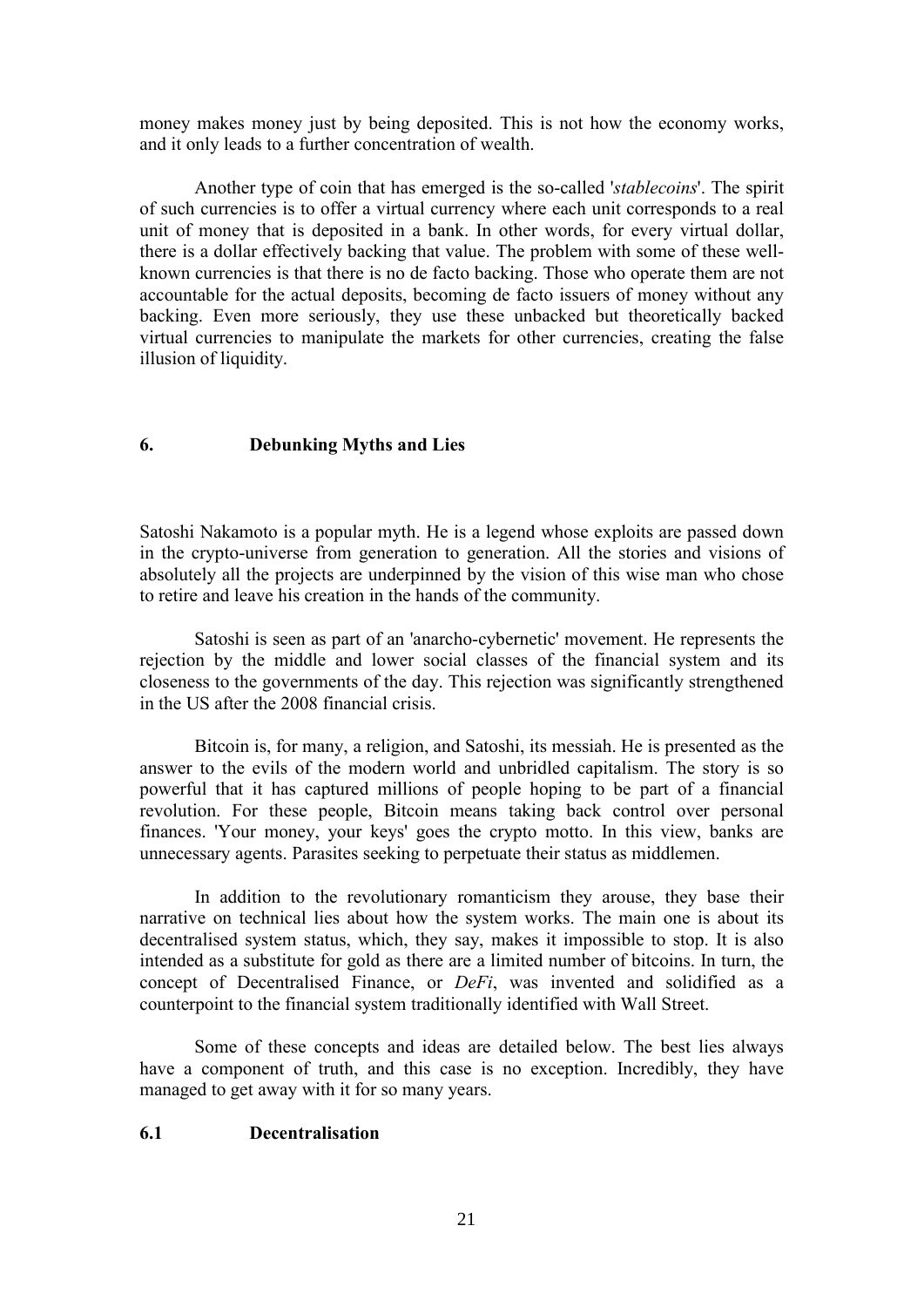Decentralisation is one of the most repeated words in the crypto world. This concept, in itself, can be interpreted in different ways. The community uses it in the sense that the system runs on thousands of computers simultaneously. Thus, the programme is not maintained on a centralised server or by a single manager and is, therefore, a decentralised system.

As we have already explained, the technology behind Bitcoin has been misrepresented. It wants to impose the idea that any computer running the software is helping to support the system. This is a lie. Only miners participate in it. They are dispersed, but it is an illusion to think that the system is entirely decentralised. In practice, miners pool their computational power in what are known as 'pools'. This had already been predicted by Satoshi in one of his first posts in 2009, stating that as the system grows, maintenance would be carried out by "farms with specialised servers" *[15]*.

Today BTC, the famous Bitcoin, has less than thirty such pools. As we said before, they need a vast infrastructure: contracts with electricity companies, municipal permits, internet connection, etc. Like all organisations, they are subject to the laws of each country. If you wanted to stop BTC, BSV, Ethereum, or any cryptocurrency really, you would just stop the operations of those miners, and the system would collapse immediately.

We can also visualise centralisation as the bottlenecks in a sector. In the case of Bitcoin, in addition to all the factors necessary for its operation, we have two more intermediary agents: exchanges and e-wallets. They, in turn, depend on the regulated banking system. This makes it clear how a properly regulated system could be created.

There is real decentralisation because there is no financial entity controlling funds or issuance.

# **6.2 Regulation**

Bitcoin is and will be regulated. There is no mystery to this. In reality, Bitcoin should be seen as an asset that can also be used as an exchange currency. If we think about it, everything that can be paid for with cash today has a lower level of traceability than Bitcoin.<br>It is sufficient to understand that to acquire bitcoins, it is necessary to use a

foreign exchange like any foreign currency. The laws of each country will govern these exchanges. There is no further discussion. Those exchanges with physical offices will operate as any exchange does. Any digital exchanges that may exist must be duly registered to be able to receive transactions either via bank drafts or credit cards.

The same can be said of e-wallets. Like any software, it is subject to national regulations.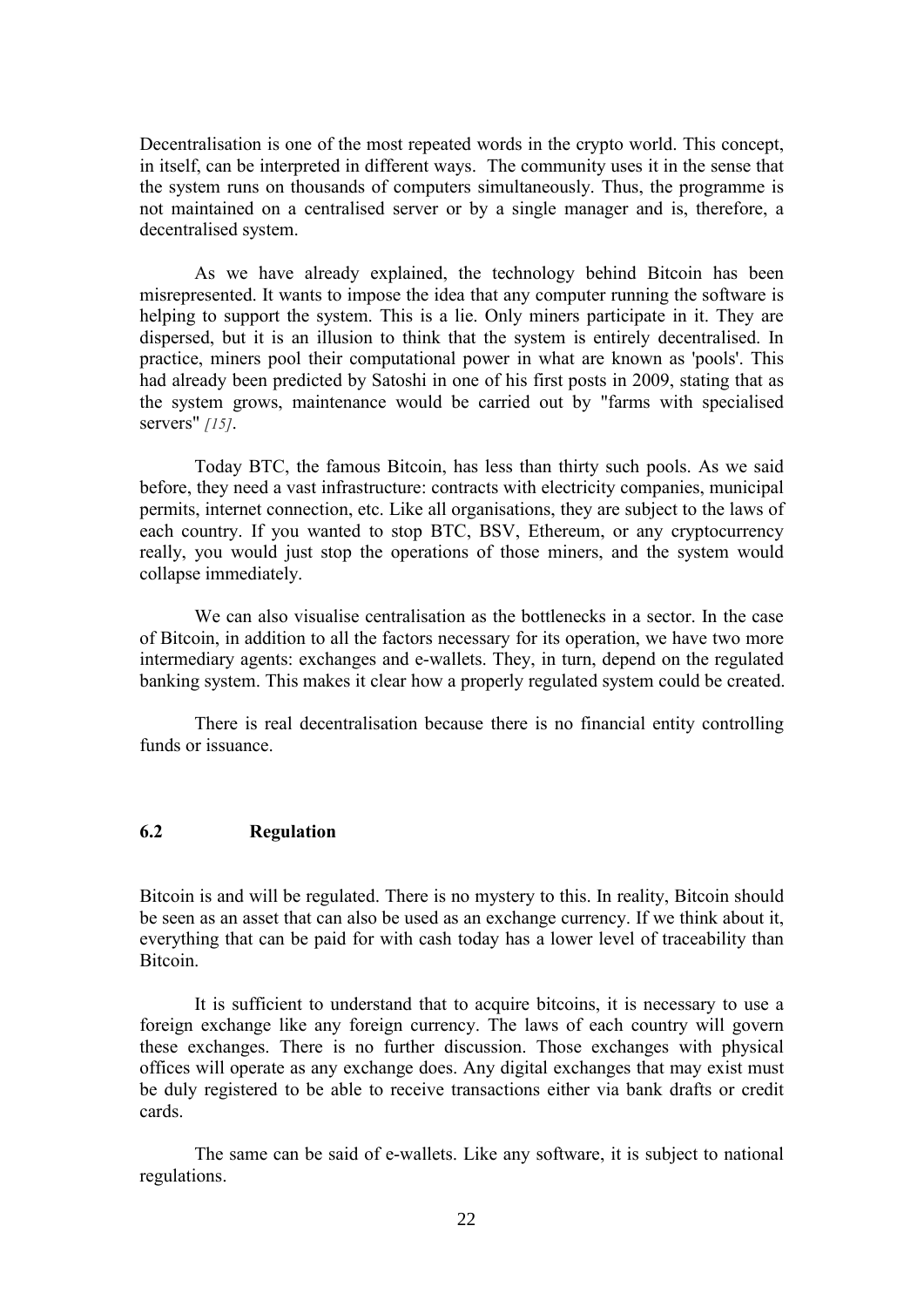What happens if someone avoids these requirements and clandestinely buys bitcoins using an unregistered wallet? Such a person is likely to experience a severe inconvenience when going to any real shop to pay for their goods. Their plans would be even more absurd if significant figures were involved. It would be significantly wiser to hold such securities in cash and avoid headaches.

Of course, it would be ridiculous not to take advantage of the technology that Bitcoin presents to establish personal records where the privacy of individuals is maintained while ensuring that all parties comply with all obligations. The most sensible approach would be to start legislating slowly from small amounts where all parties can familiarise themselves with their use in a safe way. The developer ecosystem also needs time and space to offer solutions that are scalable and secure. The same can be said of regulators.

The maximum value of payments that can be made integrated into each country's tax and regulatory systems can be gradually increased. The role of governments is to create registers ortools to facilitate compliance with all obligations in a practical and straightforward way.

On the other side, most of the interest groups within BTC promote nonregulation by holding the lie that it is impossible to regulate and exists beyond the control of any authority or power.

Miners only run one programme. They do not vote or make decisions. The integrity of the system depends on following the rules of the game. They must be identifiable to sanction those who try to break the rules. It is unreasonable to think that a miner would dare overrule a court order in any serious country. Nor would it be for a miner to decide to invest the money needed to set up operations in a country without a reliable legal framework.

Miners, exchanges and wallets are businesses, and as such, have to respect the laws and regulations of each country. Many of these players go to great lengths to maintain the myths in the community. They have no interest in facing regulations as that would imply taking responsibility. The truth is that liability is part of the social contract when someone provides a good or service.

Nowadays, most legal changes and systems that directly or indirectly allow cryptocurrencies to be held require formal documentation of personal identity according to the volume being handled. They do this to comply with international regulations.

# **6.3 Decentralised Finance**

Decentralised Finance or *DeFi* refers to a financial system without intermediaries. The logic is that banks and the financial system, in general, have become agents whose intermediation results in an abuse of control over our resources. It is a financial system without authorities, where individuals can both raise finance for their projects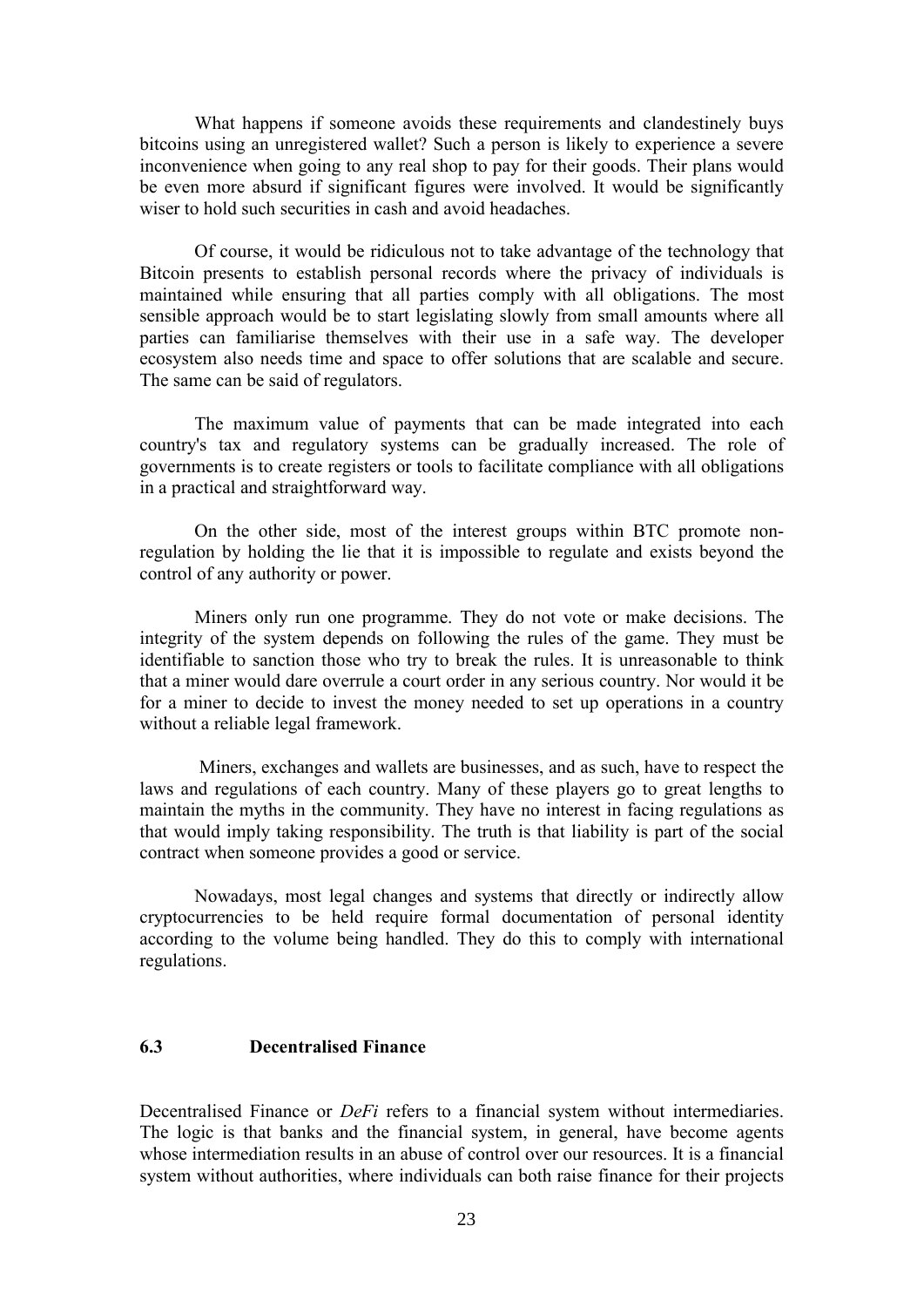and act as investors. While it sounds romantic and has a significant component of valid criticism of the current system, both systems are simplified.

On the one hand, listed companies must submit and publish their audited financial statements. Indeed, many investors do not do the relevant analysis, but the solution does not seem to be to eliminate any kind of requirements either. They are supposed to fulfil a protective function towards stakeholders.

Furthermore, they omit that there are already other venues where projects can be submitted for funding. These venues often involve giving up percentages for a service that does not seem to add much value. An efficient financial system should intercede between the parties to provide clear rules and prevent fraud and illegal activities. A system that claims to be 100% decentralised is nothing more than a platform to transfer money and receive a voucher or share without further guarantees.

This does not mean that the financial system does not need reform. The rules are unclear, and too many intermediaries who add no value profit exclusively from other people's capital and risk. Bitcoin is a tool that promotes transparency and, therefore, honest systems. It is illogical to demonise banks and, at the same time, sell the illusion that a system without controls will be fairer and nobler. Banks are made up of people; they are not independent entities that appeared on Earth.

### **6.4 Money as an Illusion**

The crypto movement wants to convince investors, economists, politicians and users that money is an illusion. The rationale is that the US dollar is not backed by gold, unlike in the past.

While that is true, the dollar does have the backing of the Federal Reserve. Everywhere in that country and almost everywhere globally, the dollar is accepted as a valuable currency. Moreover, the rest of the world's currencies are also not backed by gold or any other commodity. However, this does not mean that they have no value or that it is simply a social convention. People all over the world accept money in exchange for our working hours. The sum of the money paid for these hours defines the final price of the goods and services produced. Money is, therefore, a source of information. It helps to translate work and goods so that they can be exchanged effectively.

On the other hand, Bitcoin is not accepted in almost any trade in the world. We cannot pay salaries, goods or services with Bitcoin. The only illusion is to believe that we will magically generate wealth by inventing new ways of measuring money.

The financial system can and must be improved. The management of public finance and inflation are problems that concern many countries and need to be monitored much more closely. The solution to the lack of control cannot be less control. The deficits of so many economies and their irresponsible management of the resulting debt generated simply reflect the hypocrisy and double standards prevailing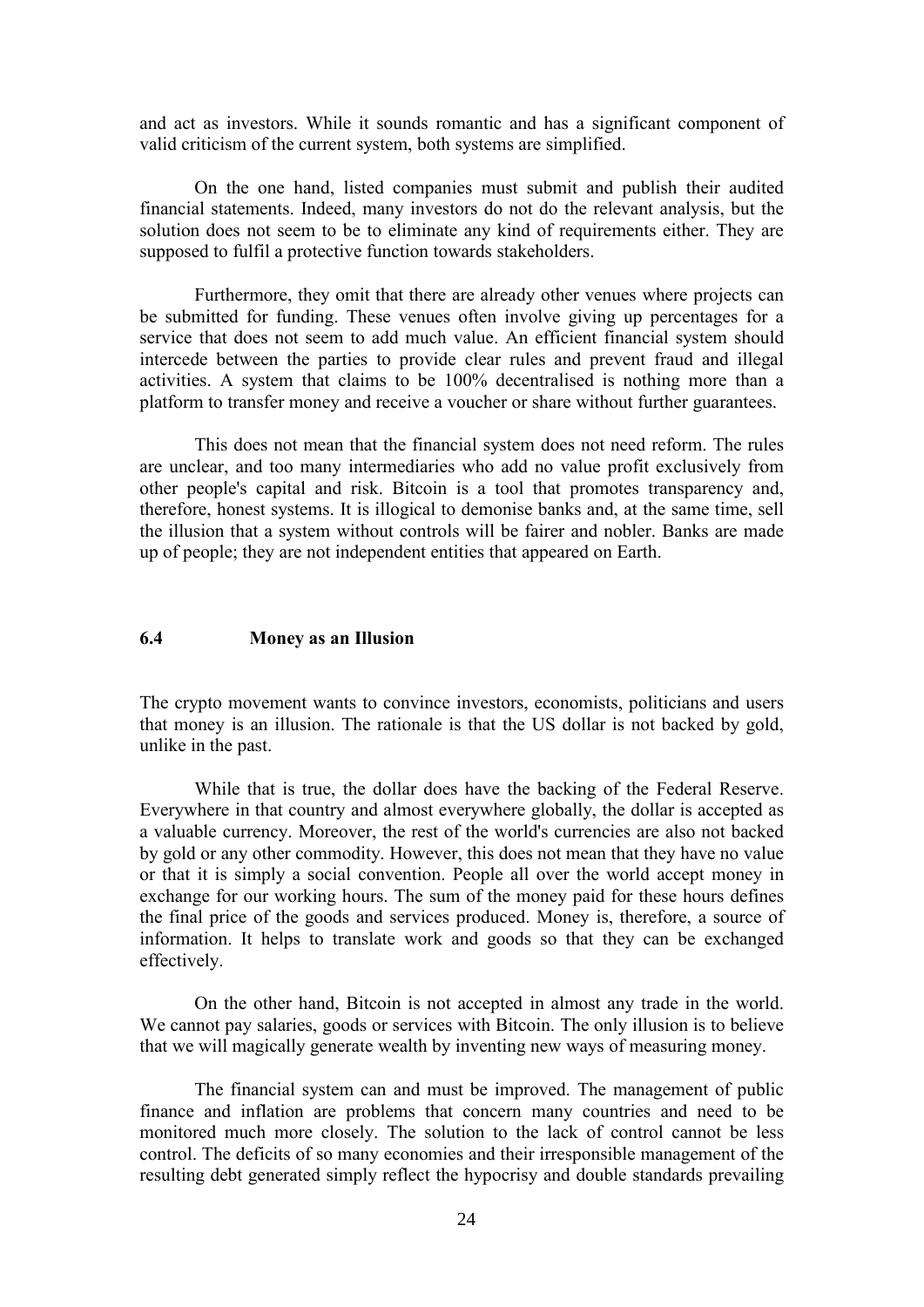in the political universe. No business or personal environment would allow such levels of financial malpractice.

It is necessary to understand that the crypto movement is not about crazy or stupid people. It has to do with people who feel permanently cheated and see their meagre savings reduced year by year because of inflation. At the same time, countries embark on investments they cannot afford using euphemisms such as *trusts* or *funds* so as not to use the ever-feared *debt*. At the same time, the intellectually weakened media accepts to be part of this circus while the people accept with resignation.

Better control and greater accountability are needed. You don't magically get that just by wishing for it.

### **6.5 Digital Gold**

This is one of the fundamental pieces of the pyramid scheme operating mainly in the context of BTC.

By convention, only 21 million bitcoins can exist. This makes Bitcoin a finite asset, just like gold. In addition, both serve the function of preserving value over time and are easily interchangeable. The reasoning is completed by explaining that, since the actual supply is known and, given the impossibility of generating more coins, their price will reliably reflect their value.

A finite good may have no value in itself, as in the case of a painting, and yet be socially accepted as valuable. That is not the same as saying that every finite good will be valuable just because, at one point in time, many people consider it valuable.

Moreover, this idea is entirely at odds with the concept of Bitcoin as digital cash. While money has a value-preserving function, equating it with a commodity such as gold only turns it into a speculative asset. In this view, demand only exists because its price increases. In other words, demand becomes an end in itself.

Bitcoin as digital gold is just another attempt to increase its value and at the same time make investors reluctant to part with it. The actual market for BTC and cryptocurrencies is much less liquid than other markets, and this is how they want to hide this reality.

# **6.6 Governance**

Bitcoin was designed to be as simple as possible to avoid manipulation. The spirit is that there should be no controlling agent, but that legal controls and regulation should be carried out by companies and agents designed to rely on this technology. What is done and what rules dominate the space is for each authority to determine.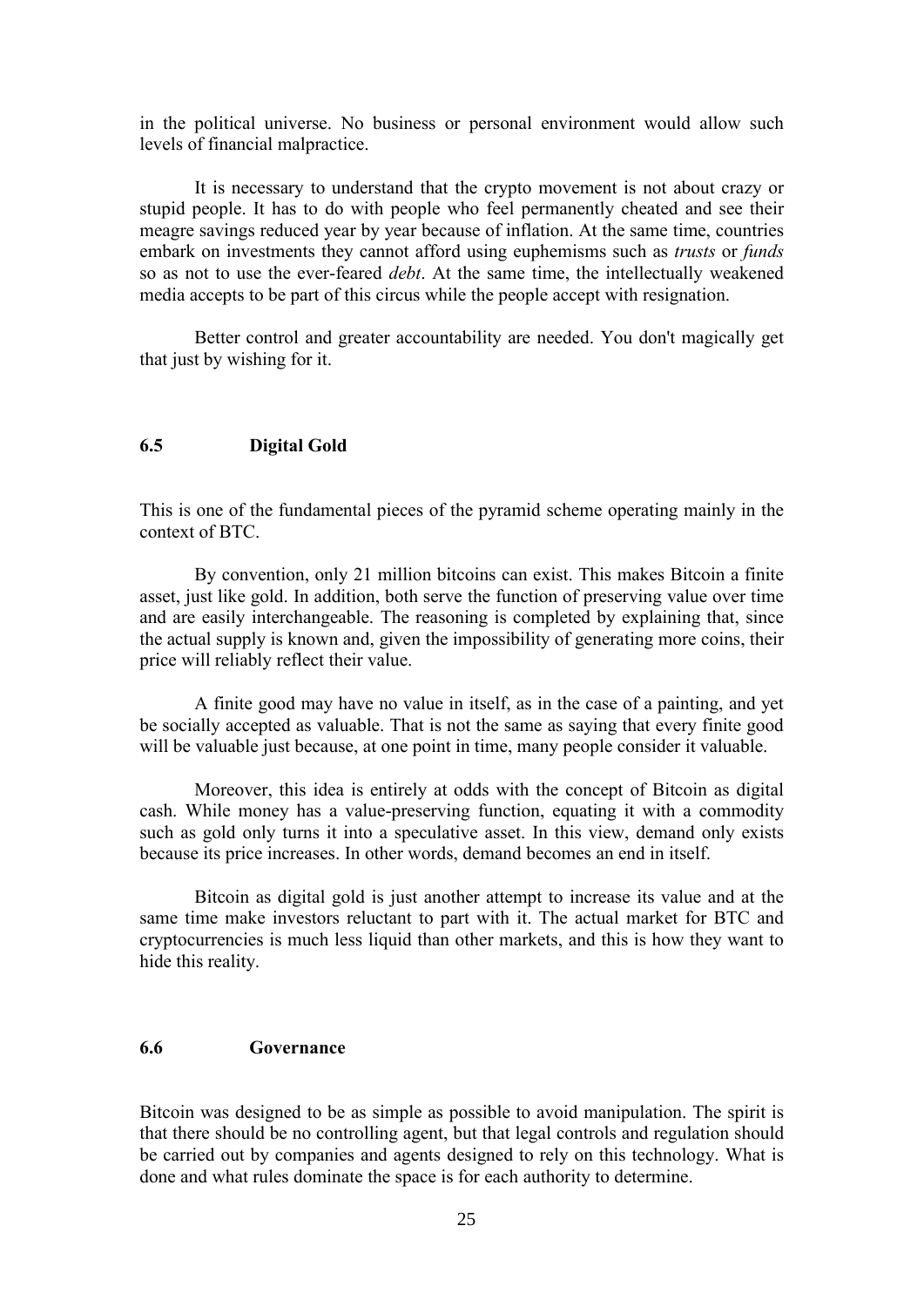Most cryptocurrencies and blockchains often refer to the individual's control over their money and the freedom this represents. Coincidentally, there is often very little information about who actually makes decisions in them. It would have you believe that the consensus of the 'community' is used to propose and implement action plans. The truth is that the vast majority of them are projects that end up providing enormous profit to their promoters regardless of their purpose. Along the way, the longed-for transparency is conspicuous by its absence.

# **7. Real Potential**

Bitcoin, as conceived, is a unique tool and will change the way we interact with the digital world. The exchange of cash electronically is the first and most basic use. Its future will depend on our ability to innovate and implement new ideas.

As an example, here are some of the possibilities to be accomplished in such a system.

# **7.1 Automated Administration**

Bitcoin is a ledger. With proper programming, many of the processes linked to accounting records can be automated.

The current accounting system is complex and inefficient. This has led to the confusion of accounting with a tax assessment system. For the vast majority of sole proprietorships and SMEs, the costs of accountants are equal to or higher than the costs of taxes.

Bitcoin represents the first real alternative to an automated administration and payment system. With an automated system, taxes can be settled and updated automatically. Let us remember that any business activity that does not generate added value is a waste of resources.

Counters can become counters again. Study flows and ratios and advise your clients based on objective metrics. States can also stop spending resources on processing vast amounts of ultra-processed information. With Bitcoin as a system, one can better understand and study the different economic dynamics that make up each sector and their interaction with each other. This means better tools for all actors to make better decisions.

# **7.2 Automatic Taxes**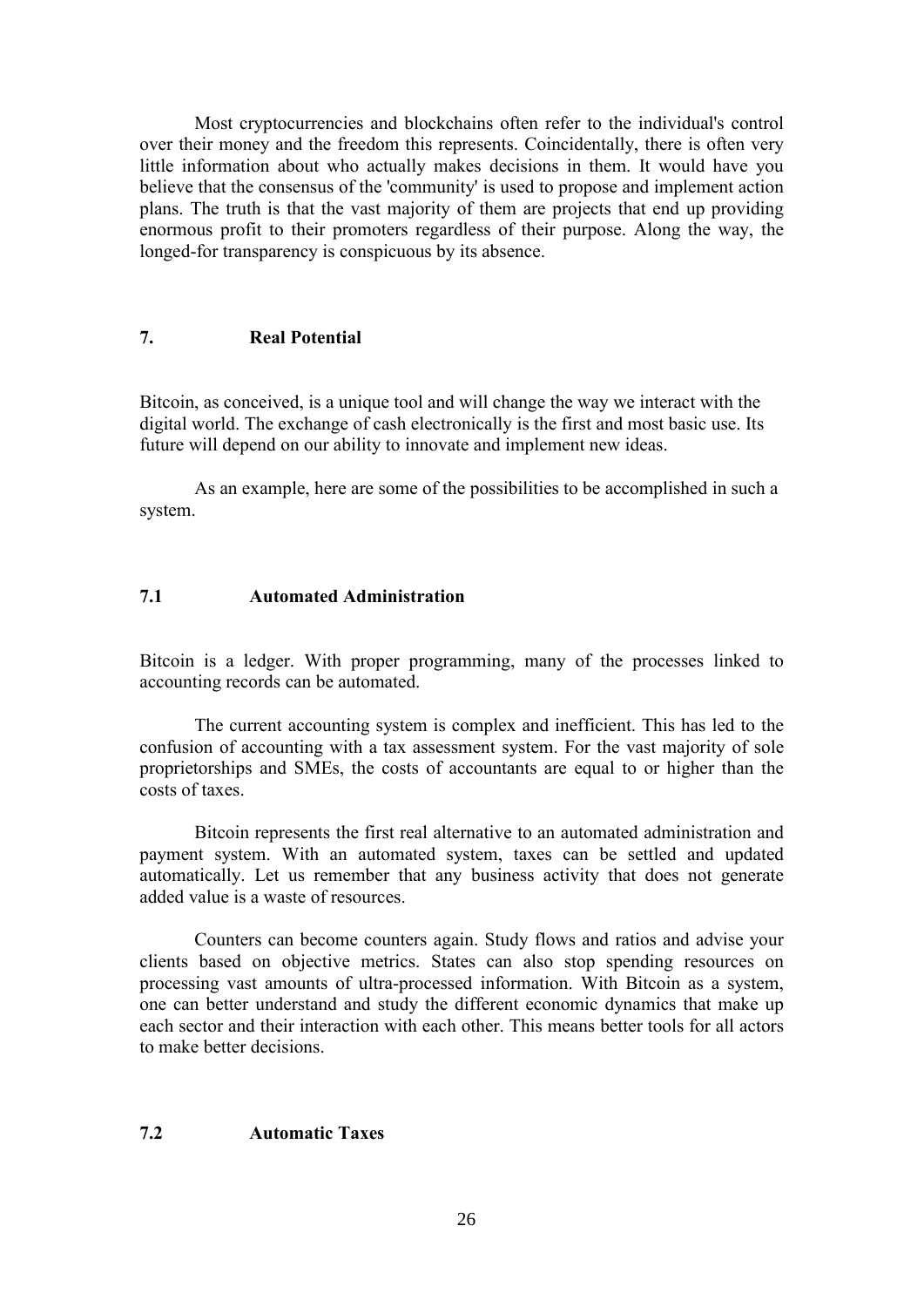As a corollary to the previous point, the possibility of a system of automatic tax assessment and payment follows. Central Administrations in the different countries can create instruments whereby taxes can be directly withheld by the system and transferred to the state coffers.

Value Added Tax (VAT) is the simplest example to imagine. Whenever a transaction of a taxable good is made, the system can directly send the merchant his share, and the VAT amount can go directly to an account related to the tax address.

In practice, this is the end of withholding agents, which today do not add value to the process.

# **7.3 Entering into Contracts**

Contracts are agreements between the parties. Formal agreements usually require compliance with specific guidelines that notaries verify. Many of these formal aspects can be considerably reduced with information stored on a blockchain.

Today, digitisation has led to the transfer of many formal requirements to computers. This has led to a redundancy in processes. Moreover, this information is often inaccessible and, therefore, simply lost among millions of poorly catalogued files. This is inefficient because it does not improve processes but, on the contrary, increases their complexity in exchange for hardly any greater guarantees.

While there is a concept of digital signatures for signing contracts in many countries, Bitcoin would allow this to be done in a faster and more convenient way. From car leasing to more complex contracts, third parties still need to be involved. For example, in such cases, a registered notary could use his particular keys to state that a process has complied with all formalities.

# **7.4 Digital Intellectual Property**

One of the most exciting concepts developed in recent years is digital property, popularly known in the community as *NFTs*. Its name stands for Non-Fungible

Instead of exchanging currencies, these are transactions in which ownership of a digital file, such as an image, is exchanged. These images must be unique and therefore subject to copyright. Like a work of art, they can be sold or just shared. The blockchain itself stores all movement and transaction history.

In principle, it may sound like a resource with no real-world applications beyond trading disembodied goods. The truth is that this type of virtual contract can open up a wide range of monetisable options.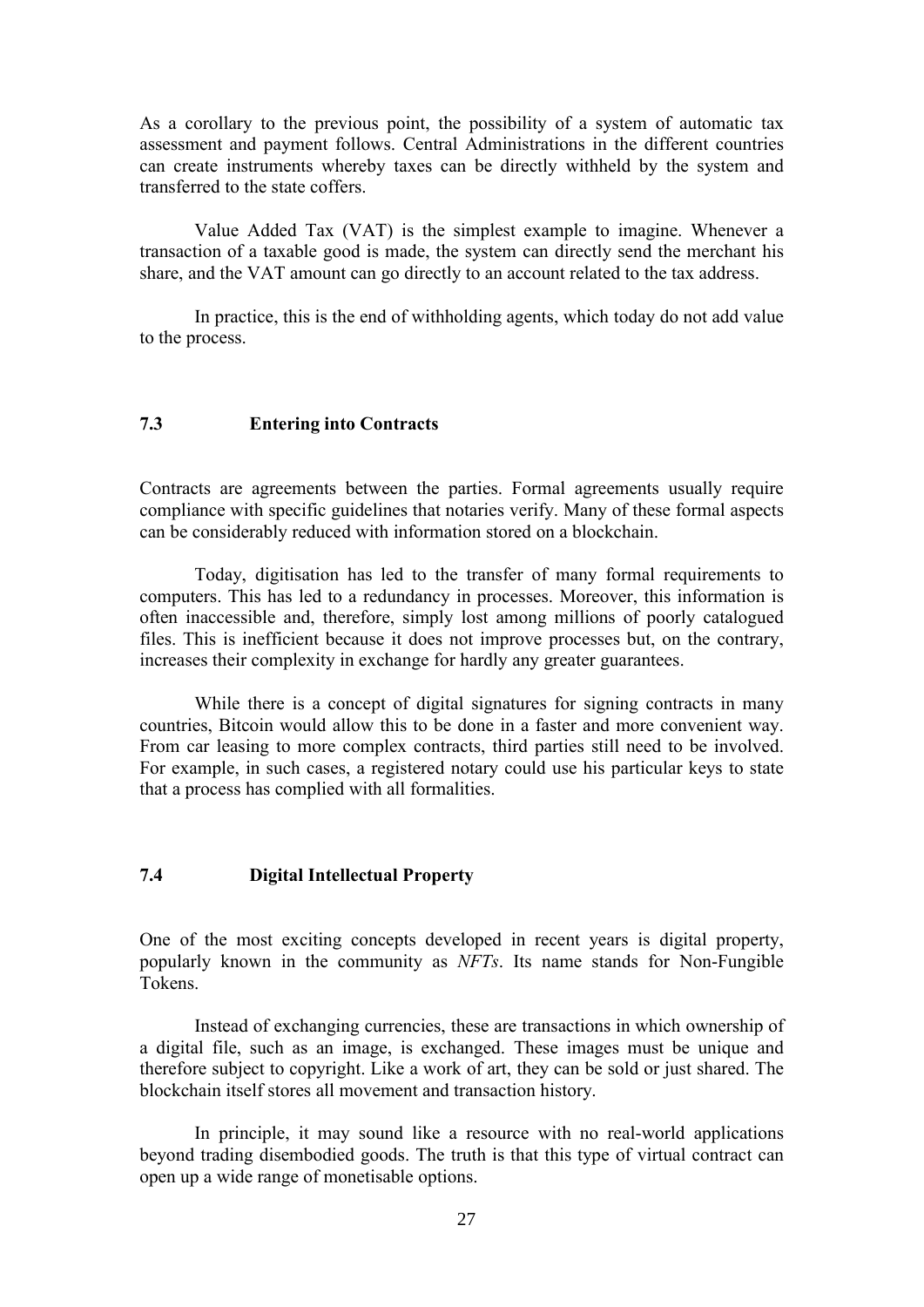Nowadays, whenever a media outlet wants to use a stock image for a story, it can go to an image bank and pay for the use of a photo. With this technology, spaces can be created where photographers can directly upload their images and impose their conditions for using these images by third parties. Owners could also set up the option to charge for each use of the photograph or image. But it would also be possible to set a variable rate based on the number of times the news item is shown. There are endless options, and it doesn't just cover photography. Memes and stickers could also be traded for pennies, allowing artists and creatives to generate value honestly and fairly.

#### **8. Bitcoin and the Environment**

One of the most common concerns about Bitcoin and other cryptocurrencies relates to the impact mining has on the environment.

Recall that miner farms are computers permanently connected to power grids. The damage then depends, primarily, on the type of electricity generation used in each case. It is not valid to add up the total consumption of all miners and assume an environmental impact on that basis. Many miners were initially attracted to countries or regions where energy is cheap, which is often associated with non-renewable sources such as coal. This is a problem, of course, but it is a problem for every industry on the planet.

The number of miners will increase with the use and adoption of technology. This will undoubtedly lead to an increase in the absolute value of Kilowatts consumed. Simply analysing this number is nonsense, as it does not consider the Kilowatts saved in current inefficiencies in different sectors that Bitcoin solves.

An analogous case, but little talked about, is the famous "*clouds*", servers specially designed to guarantee remote access. There is no company in the world that does not use these systems in its activities. People also use them directly or indirectly every day. These clouds are permanently connected computers sending and receiving data. Their total electricity consumption is enormous. When analysing its actual environmental footprint, the savings in hard disks, storage units and centralised servers should be examined first. Subsequently, we should make a complete analysis of all the components behind the production, distribution and sale of each. Then, study the current consumption of these clouds, applying pro and con corrections for and against efficiencies and inefficiencies due to centralisation, creation of new applications and expansion of pre-existing markets, among others. Then we may have a simplified idea of a possible impact, which in practice will translate into more and better mitigation measures, which in theory we were already doing anyway. Whatever the outcome of such a study, the conclusion will never be to dismantle the installed infrastructure and return to the past.

The truth is that it is challenging, if not impossible, to calculate the real impact of each industry on the environment. While generalisations are helpful as they serve as an average, actual traceability is a much more complex puzzle than we want to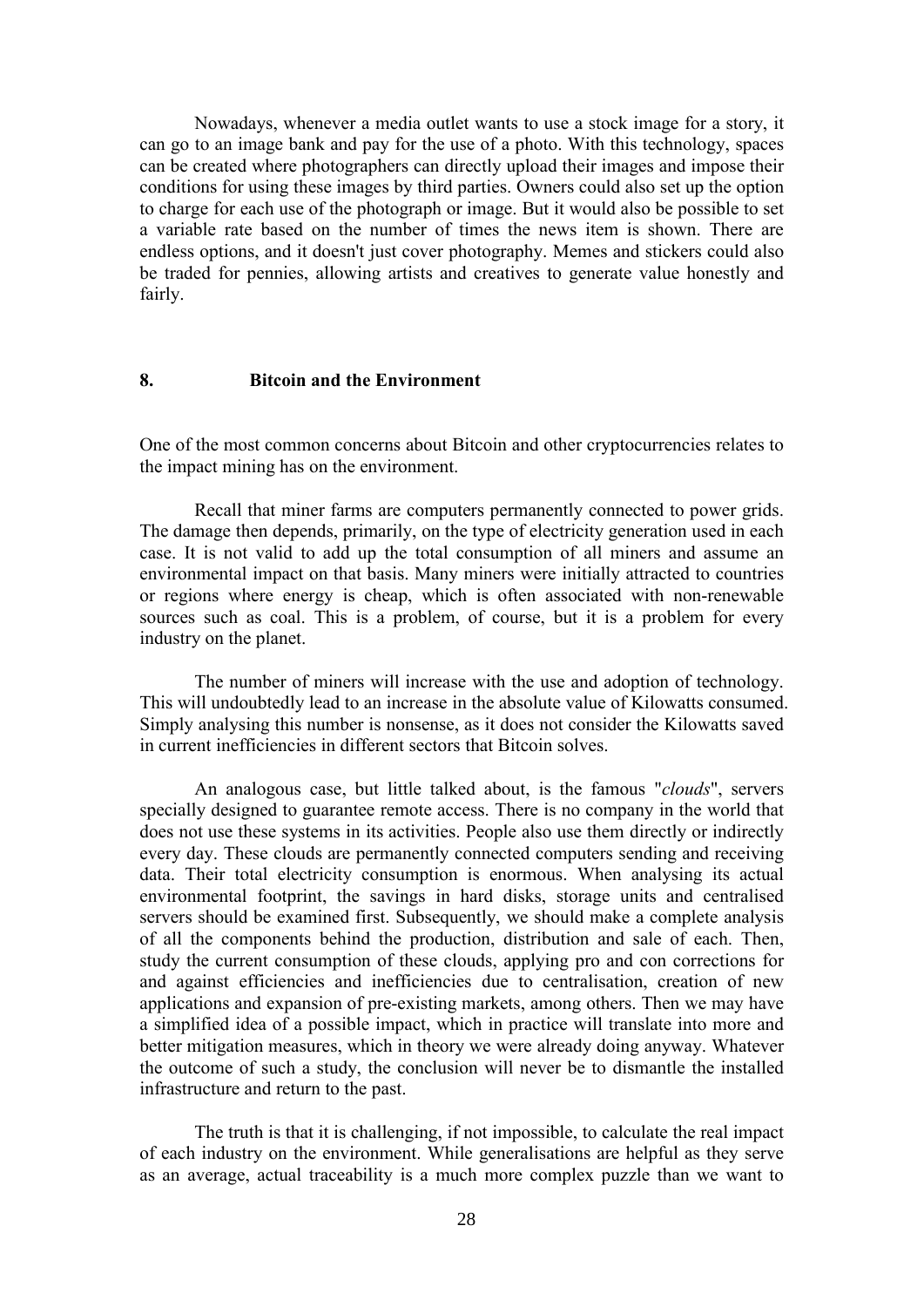admit. Most environmental studies and reports often differ significantly from each other. This is because the parameters for assessing such impacts often differ in the technical rigour applied and the proper understanding of the different actors involved in a product chain. Moreover, the lack of suitable and scalable alternatives to replace such mechanisms is often overlooked. It is not my intention to go too deeply into these aspects. A frank analysis starts with the actual costs of generating, conserving and distributing energy in all its options and can never be summarised in a few simple lines.

Having said that, BSV is infinitely more environmentally friendly than BTC. Recall that the latter has a limit on the size of its blocks. This results in a reduced number of transactions per mined block, contributing significantly to the system's inefficiency. Bitcoin is efficient, not the Bitcoin we all know, BTC. That is why it is essential to understand what is happening in this sector.

## **9. The Future of Bitcoin**

It is common to label new technologies with the ability to make significant changes as "disruptive". The truth is that the vast majority often fail to deliver on these promises. It is always a risk to venture into the future, especially when it comes to technology. Expectations are often not met due to unforeseen constraints, and, at the same time, unforeseen implementations often slip into the real world.

One of the main constraints usually ignored when analysing such technologies is often the ability to scale the production of the tools necessary for their full development. Every year we see outstanding presentations of humanoid robots doing all sorts of tricks and stunts. Still, the closest thing we have to an actual implementation in real life is an automatic hoover with wheels but no eyes and no brain.

Bitcoin is an information system. The essential infrastructure it needs to operate has already been in place for years, and that is the Internet.<br>It has the strength of being infinitely scalable. This is due to the permeability

to be part of the mining and therefore contribute to the maintenance of the system. As their use increases, the more attractive it will be for new miners to join the market. Moreover, we must remember that they compete with each other, so efficiency is intrinsic to the system.

Most likely, Bitcoin, or BSV, will eventually overlay this cloud of misinformation and begin to be used in the short term to make minuscule payments. For example, newspapers and portals will be able to charge pennies on the dollar to read a specific news item, which can be done at the push of a button. It is also very likely that content creators, such as YouTubers, will start accepting tips in this currency. We tend to make the mistake of thinking of them as rich young people and the reality for most of them is far from this. Today, to reward them for something they do for free, we have to join a site, enter our details, credit card and, in most cases,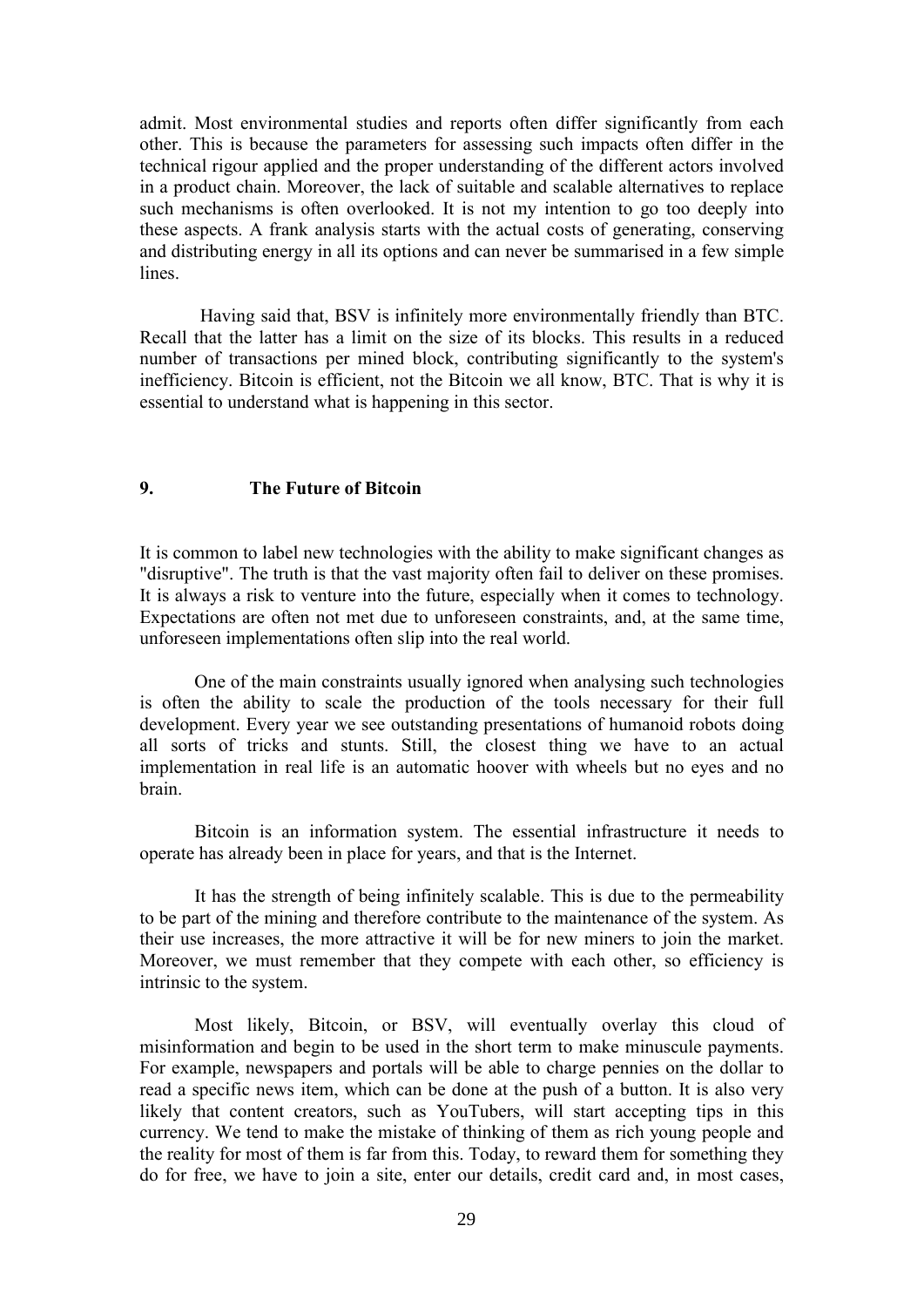commit to a monthly payment. With Bitcoin, we can simply send three dollars to the person responsible for a YouTube video, just as today we can leave a banknote in the hat of a musician practising his art in the streets. This is not taking away from the credit card market but opening up a market that did not exist before. The primary beneficiaries will be those in other parts of the world for whom \$3 can change their lives.

When in doubt, it is always advisable to study the technical implementations in the pornographic industry, a pioneer in all technological innovations: VHS, Webcams, Pay-Per-View, Live streaming, to name a few. As is currently also the case with legal cannabis businesses, they have always had difficulties getting paid and making formal payments, so it will not be long before this type of tool can function in a regulated and secure way.

Mistakes will be made along the way. There will always be malicious actors willing to execute fraud and deception. It is, therefore, natural that their initial uses are for insignificant quantities. This also takes the pressure off governments to develop robust and functional monitoring systems. It would be a waste of time and resources to try to generate mechanisms to control a few dollars. With the development of technology, knowledge, and its materialisation in real life, we will be able to advance in the different uses of Bitcoin as a supplement to cash.

Hundreds of programs and applications are already being developed, from video games to databases, which we will use in the future without even being aware that they work using the Bitcoin blockchain as part of their structure.

In this context, it is most likely that in the future, we will use a single virtual currency, Bitcoin, and a single blockchain area for programming other applications, including Bitcoin. This is not out of necessity but practicality. Using several blockchains would mean developing extra support to interact with each other. That would be a waste of resources. For the same reason, most computers use Windows, Linux or Mac. It would not be feasible that every computer program we interact with should be developed to support twenty different systems. Nor would it be to try to create patches to adapt them. Of course, it is possible, but it would not make sense. A standard protocol that works and is scalable does make sense.

#### **10. Conclusion**

At the time of the writing of this document, BTC was trading at around \$70,000 per coin, while BSV was less than \$200. The substantial difference between the two is that the latter works, and the former does not. There must have been no other time in history when disinformation has been so influential in manipulating prices. The truth is that its price is irrelevant and shows a lack of understanding of the tool that Bitcoin really is. Its application in the real world is what should matter about any technology. Citizens will be its end-users. Ordinary people. Not investors and financial speculators. As such, we cannot allow a set of Illuminati under a media umbrella to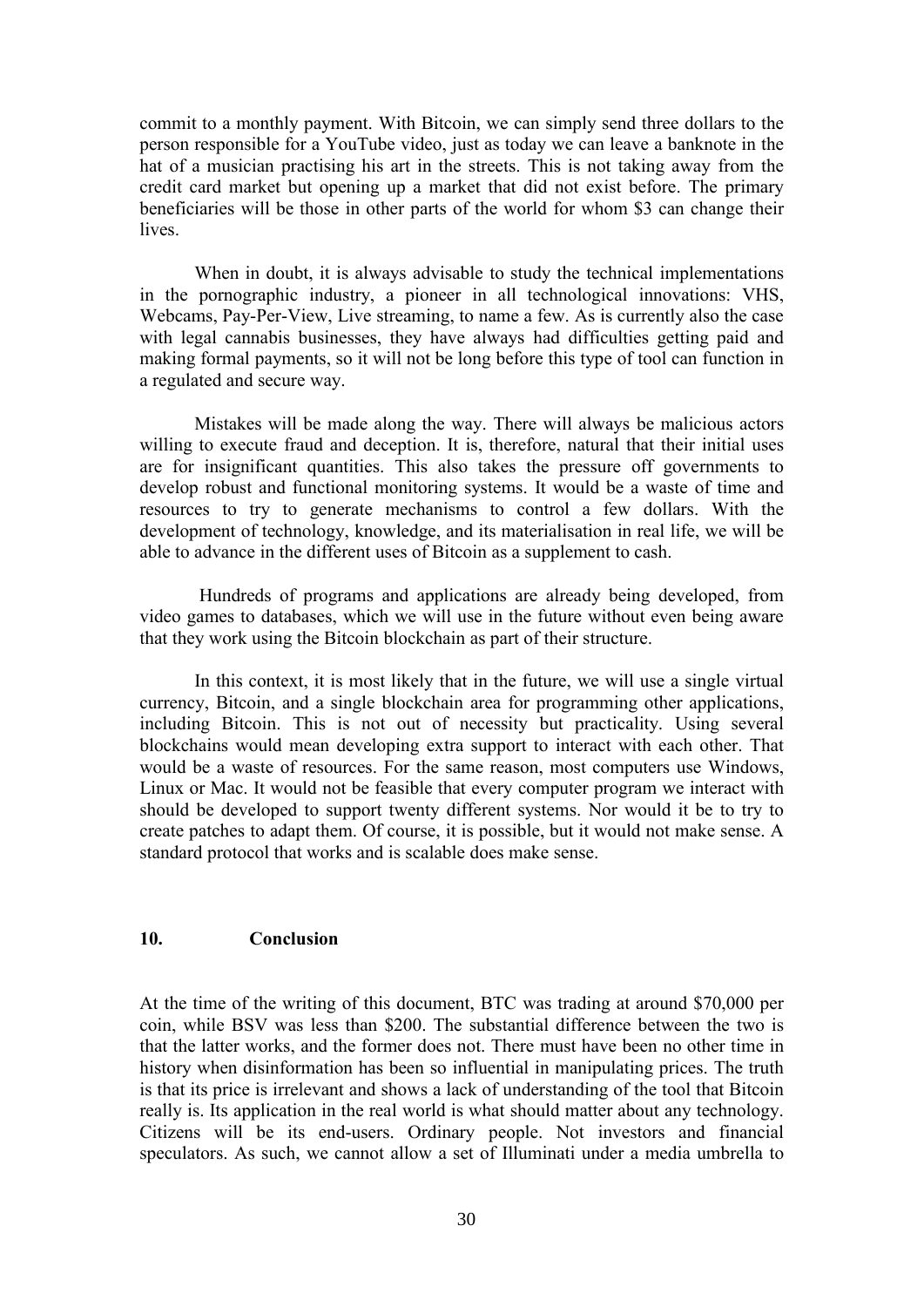use and abuse their position to create a fictitious market and at the same time increase their power with ill-gotten dollars.

Dr Craig Wright is Satoshi Nakamoto, and no serious person who claims to have studied Bitcoin and listened to his words can deny it. His name has been cruelly tarnished and with it his integrity, and that of his family. A person whose only crime was to provide a tool to improve the world. He does not need this document to defend his work or his legacy. We, the individuals, do have a moral obligation to speak out against injustice. In assuming our role as witnesses to what is happening and denouncing the real culprits. Otherwise, no technology will rescue our society from ourselves. It is time to stop delegating moral responsibilities to third parties and do the right thing simply because it is right.

> *All truth passes through three stages. First, it is ridiculed. Second, it is violently opposed. Third, it is accepted as self-evident.*

> > *Arthur [Schopenhauer](https://cs.uwaterloo.ca/~shallit/Papers/stages.pdf)*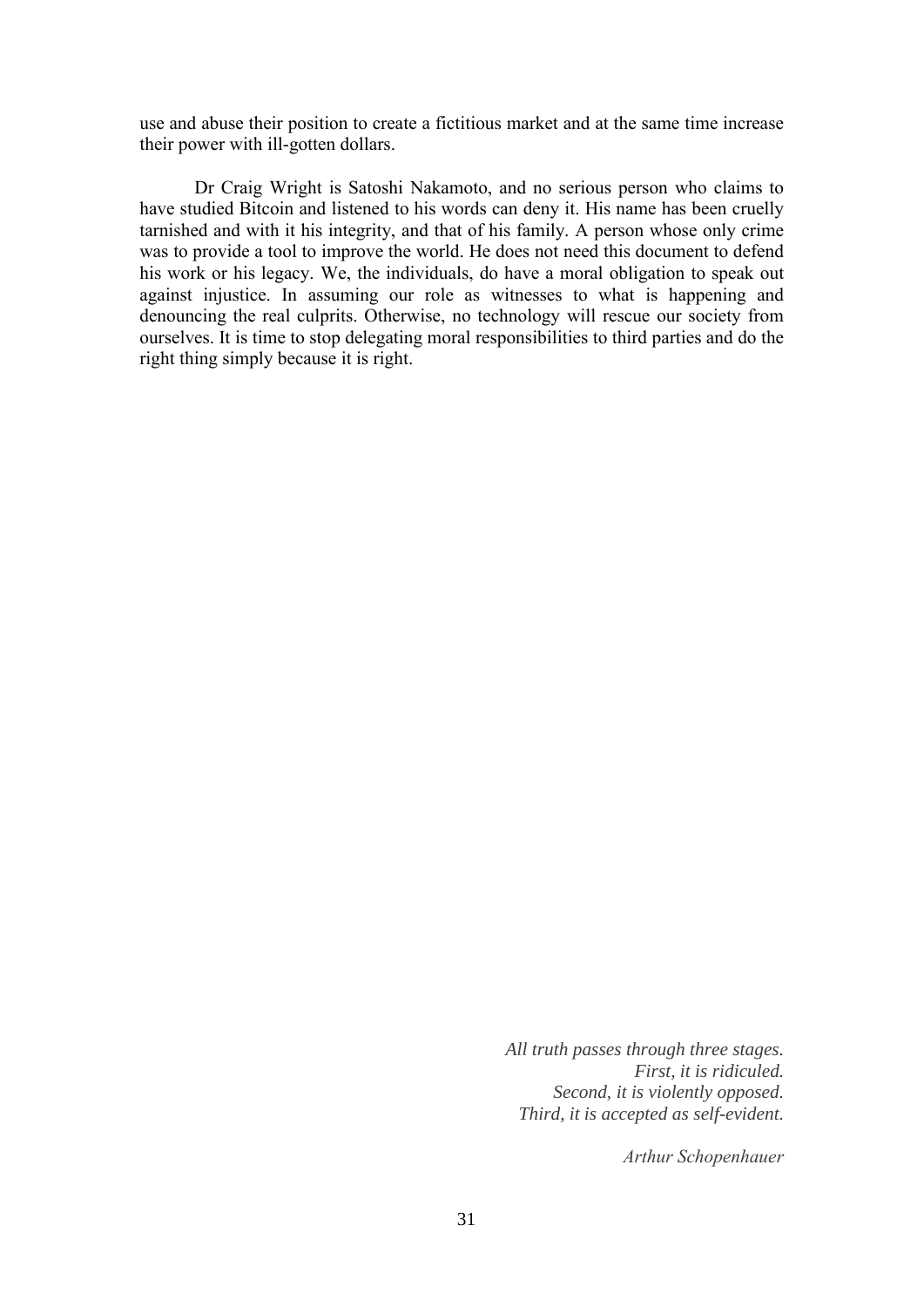#### **Author's Endnotes**

This work was carried out personally with the motivation to bring clarity to a truly complex subject due to the diversity of disciplines it encompasses. My professional background is in Economics and accounting. My income comes from my private activity as founder and director of Tajes 5, a company that is not related to the technological or financial world. As of the original date of publication, 22 November 2021, I hold no securities in Bitcoin or any of its variants. Nor do I have any vested interest in any company or organisation in the sector, nor any links with people who may have such an interest.

It is always a good idea to go to the source. In addition to reading the original White Paper, I recommend listening to Craig Wright directly in the following interview. As he explains, he has Asperger's, a syndrome on the autism spectrum. This makes it difficult for him to interact with people.

*1) Bitcoin's Most Hated Man - Craig Wright, By Patrick Bet-David, Valuetainment, YouTube, https://www.youtube.com/watch?v=0JvDauIX5lg, 16 July 2020.*

To better understand how Bitcoin works graphically:

*2) But how does bitcoin actually work, By 3Blue1Brown, YouTube, https://www.youtube.com/watch?v=bBC-nXj3Ng4, 07 July 2017.*

To learn more about the chronology of events since the launch of Bitcoin I recommend:

*3a) The Most Elusive Identity On The Internet - Pt. 1 (Ft. Nexpo), By Barely Sociable, YouTube, https://www.youtube.com/watch?v=\_Kav2K1DVWo, 18 January 2020.*

*3b) The Most Elusive Identity On The Internet - Pt. 2, By Barely Sociable, YouTube, https://www.youtube.com/watch?v=fMWnaR5uJxQ, 07 February 2020.*

*3c) Bitcoin - Unmasking Satoshi Nakamoto, By Barely Sociable, YouTube, https://www.youtube.com/watch?v=XfcvX0P1b5g, 11 May 2020.*

*4) Why I Believe Craig Wright is Satoshi, By Kevin Healy, YouTube, https://www.youtube.com/watch?v=3MJSEGnpgB8, 29 April 2021.*

To delve deeper into all the concepts and technical aspects behind Bitcoin, the following channel contains 70 hours of interviews with Craig Wright by Ryan X. Charles. In them, they review the original role of Bitcoin and all the events that led to the current state of the industry. Undoubtedly, there is no better material than this to understand everything related to Bitcoin and its history.

*5) Theory of Bitcoin - Dr Craig S. Wright & Ryan X. Charles, YouTube, https://www.youtube.com/c/TheoryofBitcoin/videos, 22 June 2020.*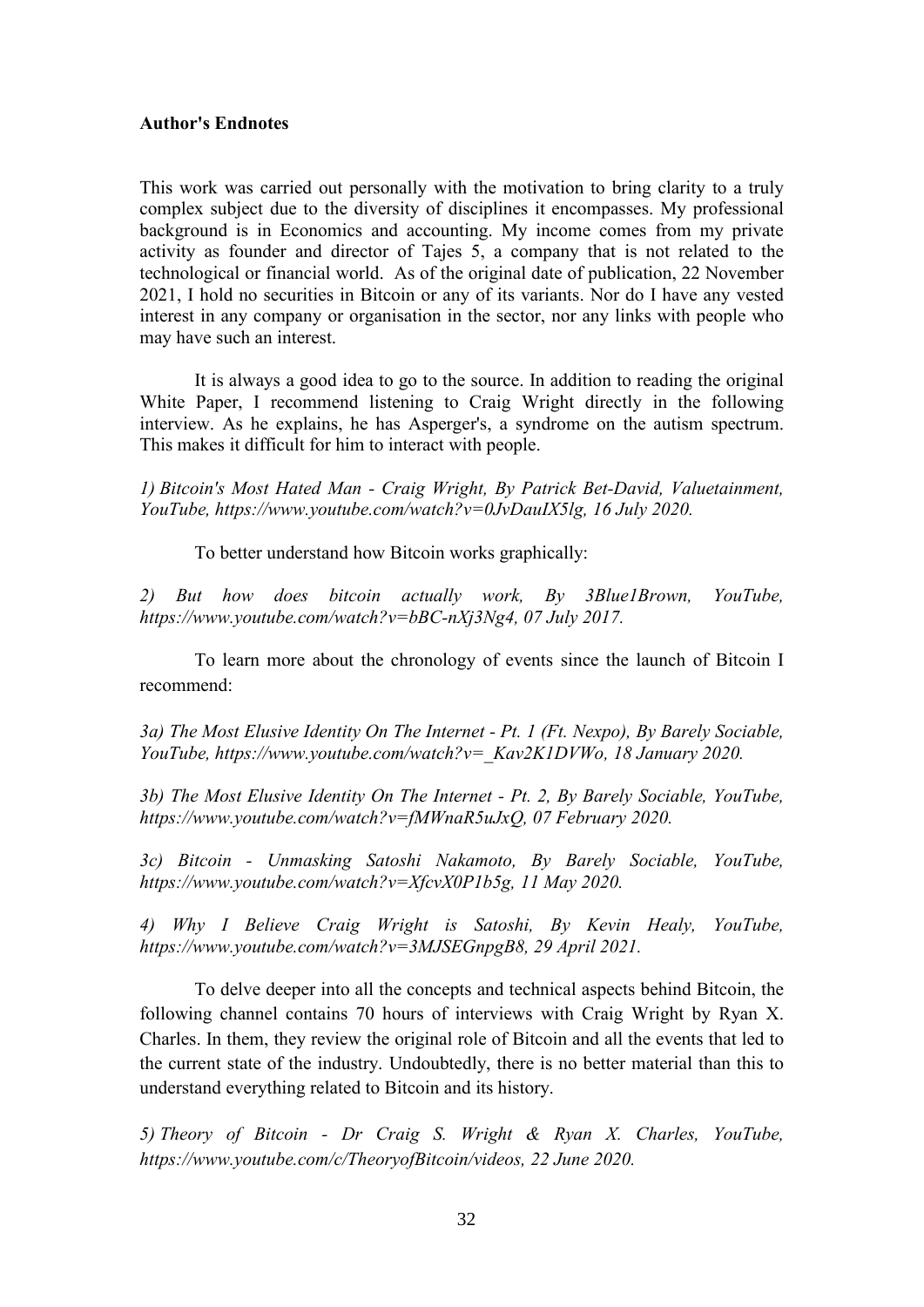To understand a little more about how networks work, I recommend:

*6) Networking Course from 0, by NASeros, YouTube, https://www.youtube.com/playlist?list=PLSvxAUzJ-XSfY0KpwV8SHBlyLVcrZkENc, 18 July 2021.*

I invite interested parties to pursue their own research and draw their own conclusions. The Internet can be an excellent source of information, but it requires a great deal of mental flexibility when processing and separating facts, speculation and lies. This is especially true in industries that move so much money under the shield of altruism.